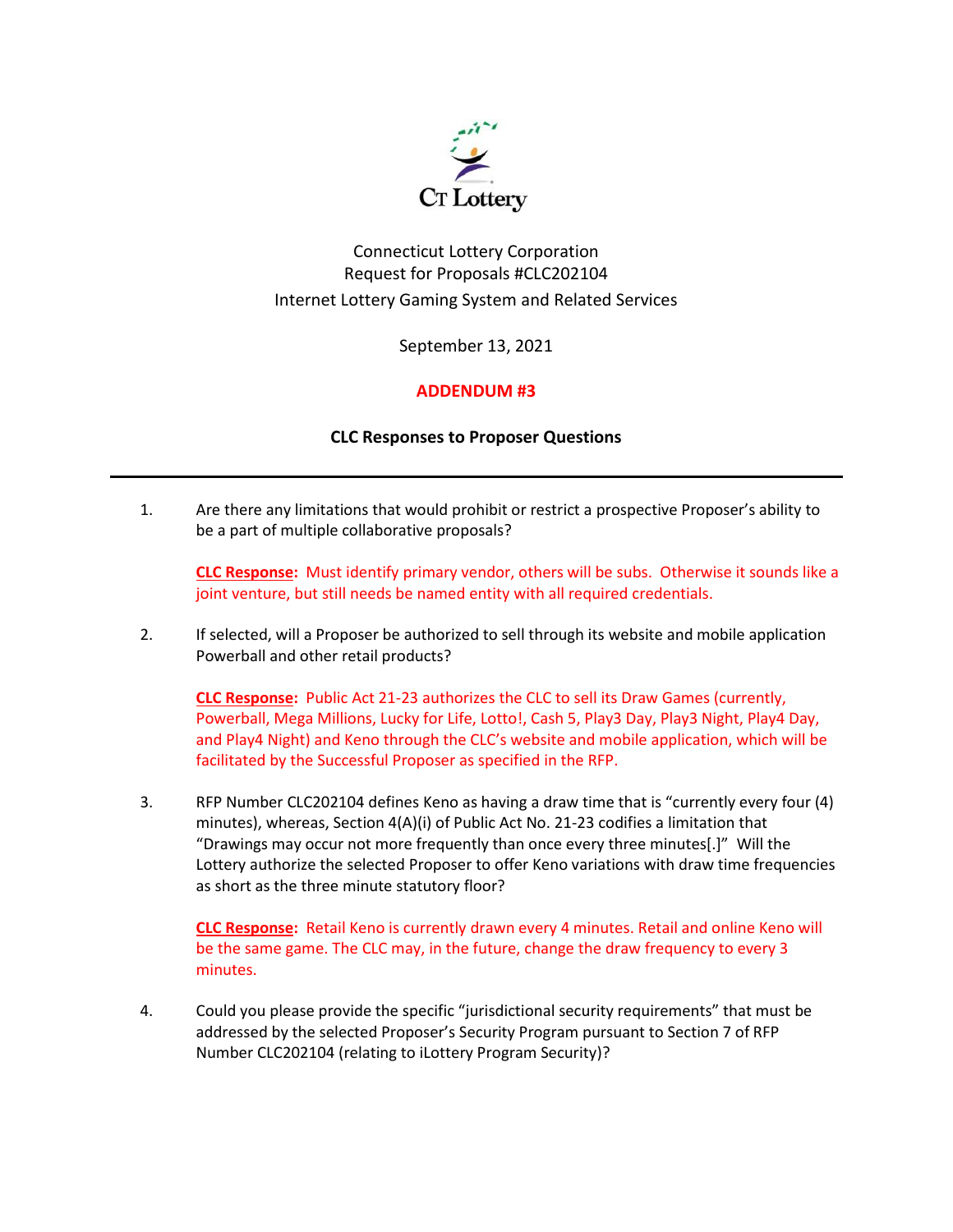**CLC Response:** The Successful Proposer's Security Program must comply with security requirements promulgated by any multi-jurisdictional association (e.g., MUSL, WLA) of which the CLC is or may become a member. See Paragraphs 7.2 and 7.6 of Appendix C.

5. Is select Proposer expected to maintain any type of license or registration issued by a multijurisdictional association(s) (e.g., MUSL, WLA)?

**CLC Response:** No, but the iLottery System is subject to their standards and requirements.

6. Are there any restrictions or game play requirements for the types of Online Entertainment Games that the selected Proposer will offer to patrons and rotate at an agreed upon frequency?

**CLC Response:** Online Entertainment games must be free to play, not gaming or lottery themed, and not designed for players under 18 years of age.

7. Would the selected Proposer be able to offer cross promotional features and opportunities to patrons that have registered for both an iLottery account and sports wagering account?

**CLC Response:** For the CLC to determine, but yes we are thinking of methods and products for that purpose.

8. Would the selected Proposer be able to offer a patron who already has an existing sports wagering account with an expediated or shortened registration process to open an iLottery account? Likewise, would the selected Proposer be able to offer a patron who already has an existing iLottery account with an expediated or shortened registration process to open a sports wagering account?

## **CLC Response:** The possibility of the same PAM probably allows for this. Different age restrictions will be a factor.

9. Could player accounts be configured such that a patron may use deposits in his or her iLottery account to place sports wagers if such patron has registered for both an iLottery account and sports wagering account? Likewise, could player accounts be configured such that a patron may use deposits in his or her sports wagering account to participate in an iLottery contest if such patron has registered for both an iLottery account and sports wagering account?

## **CLC Response:** The possibility of the same PAM probably allows for this. Different age restrictions will be a factor.

10. Could you provide an inclusive list of the applicable state, federal, and industry requirements and standards that the selected Proposer's iLottery Program must be tested against pursuant to Section 1.1 of RFP Number CLC202104 (relating to iLottery configuration)?

**CLC Response:** See Section 12-XXX-19 of the Regulations of Connecticut State Agencies (link provided in Addendum #2) regarding DCP's testing requirements. Proposers are otherwise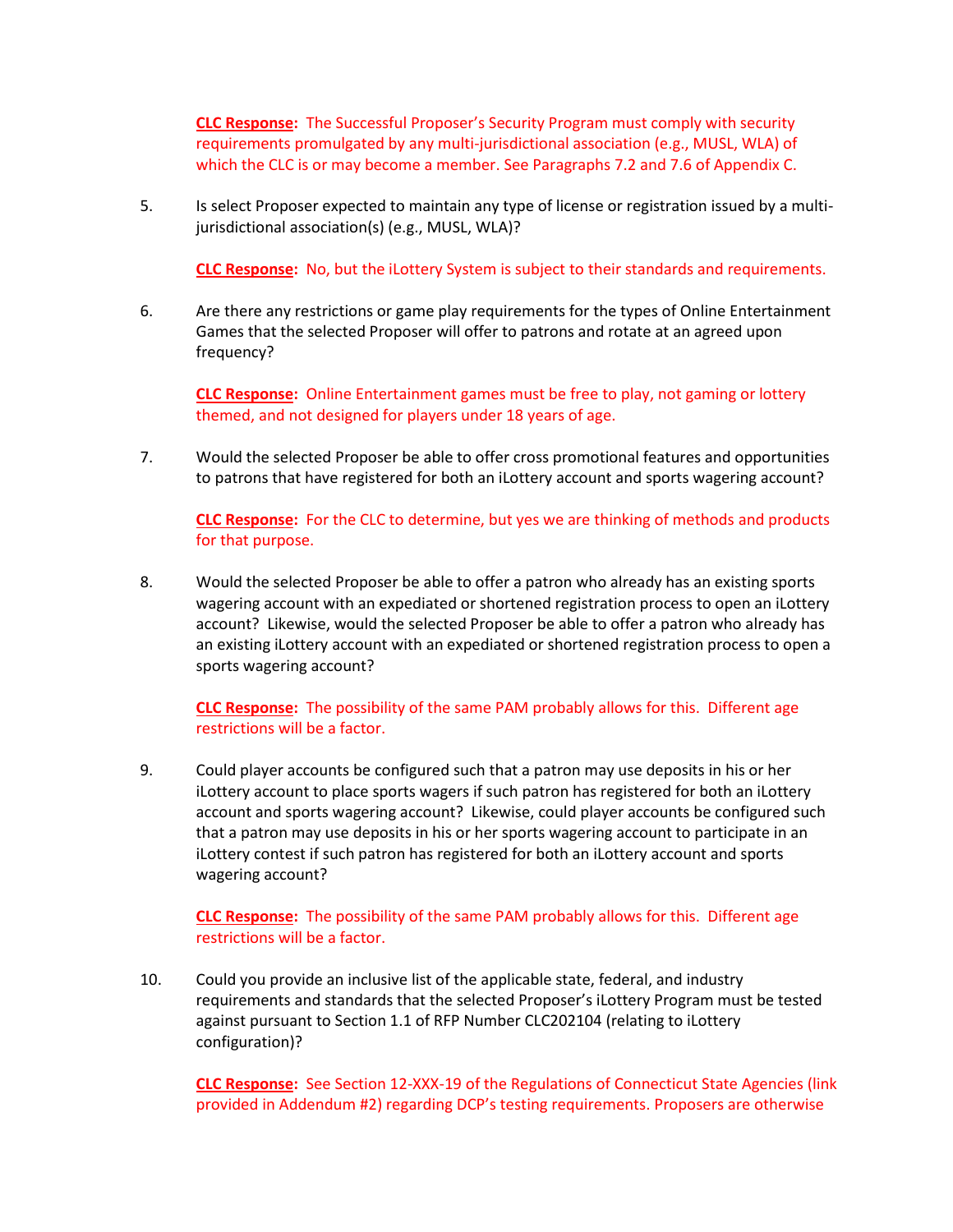expected to understand the state, federal, and industry requirements and standards that apply to their products and services.

11. Appendix A, Substitute House Bill No. 6451, Public Act No. 21-23, Section 4.5.C, page A-15:

*The results of lottery draw game drawings are displayed on the corporation's Internet web site, online service or mobile application, provided the lottery draw game drawings may not take place on the corporation's Internet web site, online service or mobile application.* 

Question: Is the creation of new drawings and/or draw games that would be offered through the new Internet Lottery Gaming System, either exclusively or inclusively, prohibited?

**CLC Response:** Online games will also be sold in retail. The Act prohibits internet based drawings.

Question: Is the creation of new opportunities to win prizes through the new Internet Lottery Gaming System, that are based on existing drawings and/or events, prohibited?

**CLC Response:** No.

### 12. Section 10, Price Proposal, page 17:

*Proposers must specify whether the proposed System will be the system of record for online plays, or whether the Proposer plans to integrate into the retail gaming system, with the CLC's retail gaming system being the system of record. If the CLC's retail gaming system will be the system of record, then the Proposal must include transitioning to the new retail gaming system by April 2023. Proposer must cover all expenses associated with retail integration and any costs charged to the CLC by the CLC's current and future retail gaming system vendors.* 

Section 2.12, Internal Control System (ICS), page 108:

*The Successful Proposer is required to provide a near real time transaction data feed from the iLottery System (production and UAT) to the CLC's ICSs (production and UAT).* 

Question: Is the Lottery looking for one or two interfaces to ICS? It's clear 1 interface would be host to ICS; would the iLottery system supply transactions to ICS?

**CLC Response:** If the Proposed iLottery System is the system of record, then yes. If the retail system is system of record, then that ICS would suffice.

#### 13. Section 10.3, Player Account Management (PAM), page 17:

*Player Account Management (PAM). The CLC will launch a sports betting platform prior to selecting a vendor to provide the iLottery Program. The CLC reserves the right to use one PAM system to manage player accounts for both sports betting and iLottery. Proposers must*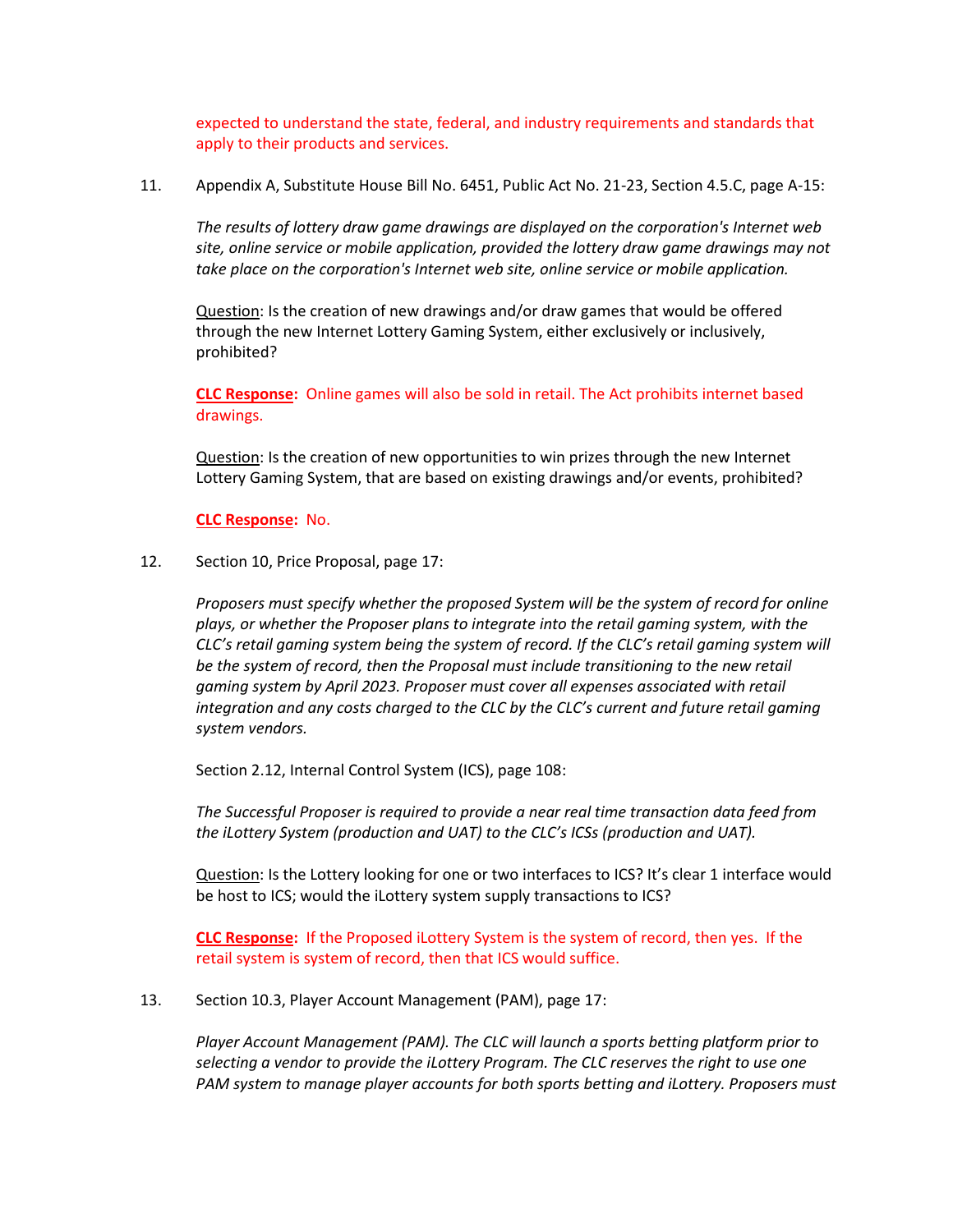*state whether the proposed System can utilize a PAM system that is not under the Proposer's design and control, and if so, submit separate pricing that excludes PAM.* 

Question: If the iLottery system is required to utilize the Sports Betting platform as the player account system, will this sports platform also control the player's wallet and manage responsible gaming controls (meaning there will be a single wallet in which funds can be used for both Sports and iLottery purchases in addition to maintaining the responsible gaming controls associated with the wallet)?

OR

Does the Lottery intend for the iLottery system to maintain its own separate wallet and responsible gaming controls (meaning there will be a wallet for iLottery purchases which is a separate entity from the wallet used for Sports purchases)?

**CLC Response:** The PAM serving both sports betting and iLottery is a possibility, not a requirement. Proposals will determine how the CLC approaches this.

#### 14. Part V, Section G.4, Termination, page 23:

In the event of a termination for convenience or due to public interest or legislative or *regulatory action, each party shall be relieved of any obligation or liability to the other, except with respect to the CLC's payment of certain expenses identified in this Paragraph 4, and except for any provisions specifically stated in the contract to survive termination. The CLC will pay the Successful Proposer for expenses under the following circumstances: (i) if prior to the Go-Live Date, then the pro-rata cost of contractually authorized Program setup and installation work performed (excluding the cost of equipment, hardware, and software) and any third-party software license fees actually incurred and irrevocably committed to, all measured from the date the CLC provides its termination notice to the Successful Proposer; (ii) if after the Go-Live Date, then the pro-rata cost of work completed and accepted by the CLC prior to the termination effective date for which it has not yet been paid (other than disputed fees, if applicable) and any agreed upon residual value calculations.*

Question: Please verify that our understanding that the event the CLC terminates the contract prior to the Go-Live Date for convenience or due to public interest or legislative or regulatory action, the Successful Propose will receive payment of expenses incurred for authorized Program set up and installation expenses (excluding equipment, software and hardware) includes expenses related to entering leases or other agreements for leasing physical space, such as data centers, offices or storage space as applicable. If that understanding is incorrect, please provide further explanation of what is meant by "authorized Program set up" and "installation expenses".

**CLC Response:** The CLC will consider concerns and requested clarifications during the negotiation phase, after the preliminary notice of contract award is issued.

15. Part V, Section H, Effect of Termination, page 24:

*Upon the expiration or termination of the contract: 1. The Successful Proposer will either stop all work (or certain work) immediately or continue to perform for a specified period of time, as required in writing by the CLC;*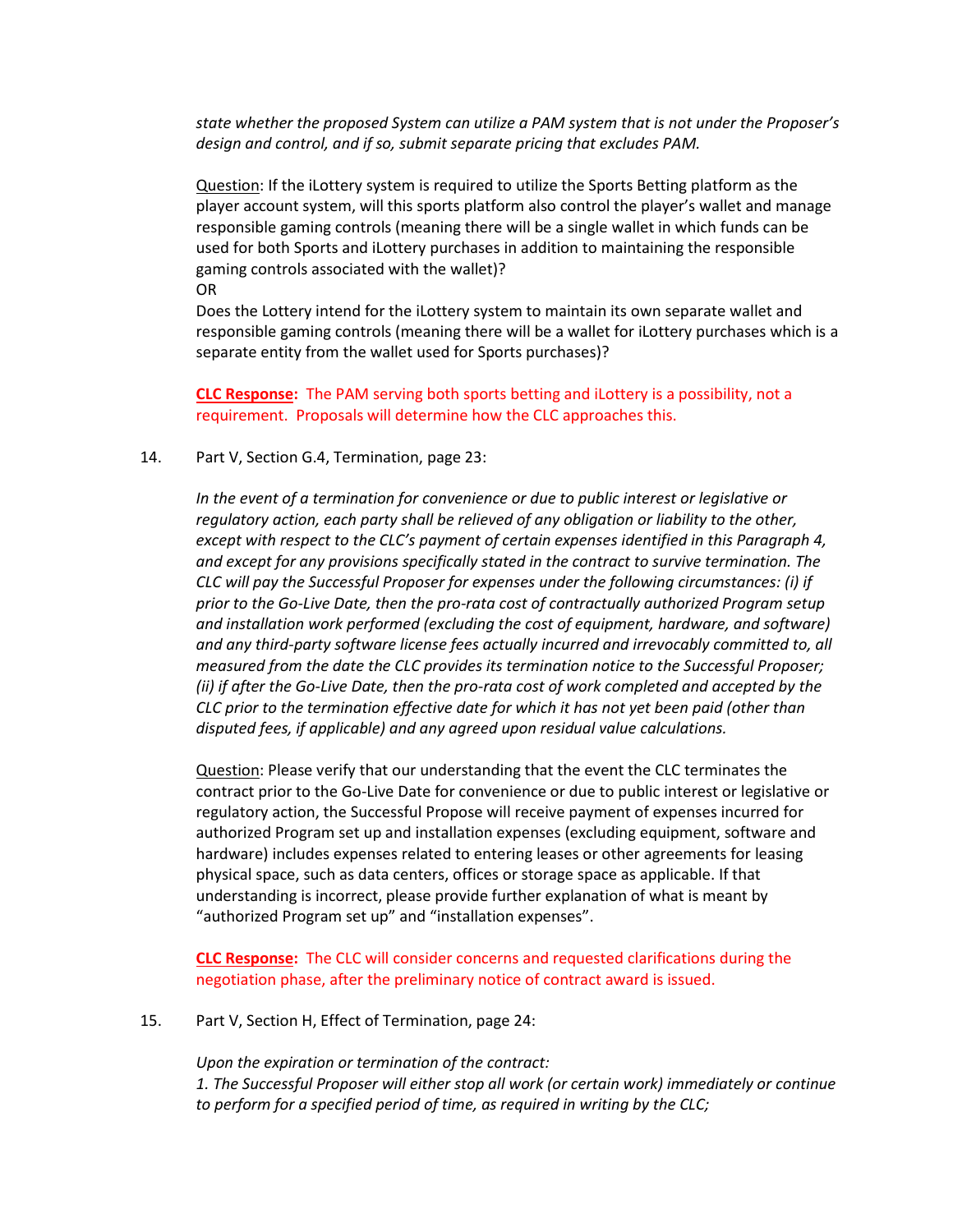*2. The Successful Proposer will perform all end of contract transition responsibilities in accordance with Part V, Paragraph I and Appendix C, Paragraph 4.6., including transferring all Data, including CLC Sensitive Information, to the CLC or, as requested by the CLC in writing, to a successor vendor; and*

*3. The CLC will have the option to continue to access and use the Successful Proposer's System, in whole or in part, pursuant to an emergency extension of the contract (see Part V, Paragraph J).*

Question: In the event the CLC terminates the contract and requires the Successful Proposer to continue performing for a period of time, will the Successful Proposer be compensated during that period of time for services performed?

**CLC Response:** Yes, at the existing contract rates.

16. Part V, Section J , Emergency Extension, page 24:

*The CLC reserves the right to extend the contract, or any renewal thereof, for one (1) or more thirty (30) Calendar Day periods at the price and upon the terms and conditions then in effect if a successor vendor is chosen for a subsequent contract and the successor vendor's system is not yet prepared to go-live. The CLC will have this right until the subsequent system is operational. The CLC will endeavor to provide at least thirty (30) Calendar Days prior notice for any emergency extension; however, notice may be as little as twenty-four (24) hours. To meet this requirement, the Successful Proposer must maintain its iLottery System in a state of readiness throughout the end of contract conversion period and for thirty (30) Calendar Days thereafter.* 

Question: Will the Successful Proposer be compensated during the 30-day period following termination during which it must maintain its system in a state of readiness?

**CLC Response:** Yes, at the existing contract rates.

17. Part V, Section K.1, General Indemnification, page 25:

*General Indemnification. The Successful Proposer will indemnify, hold harmless, and, upon the CLC's request but at the Successful Proposer's sole cost and expense, defend the CLC and the State of Connecticut, and each of their respective directors, officers, employees, and representatives whether named in their individual or official capacities (collectively, Indemnified Parties) from and against any and all Actions, and, in each case, will on demand, pay and reimburse the CLC for all associated Losses, whether or not covered by insurance, arising out of, resulting from, or related to (or which the CLC alleges relate to): (i) the Successful Proposer's (or any Subcontractor's) malfeasance, misconduct, negligence (or more culpable act or omission), tortious act, or violation of Applicable Law, in performing or failing to perform any obligation under the contract, (ii) the Successful Proposer's (or any Subcontractor's) breach of any promise, representation, or warranty provided under the contract, and (iii) any compromise to the security, confidentiality, or integrity of Data, including any Breach of Security. To the extent that any Action or Loss arises out of, results from, or alleges that the Program (or any aspect of it), service deliverable created by the Successful Proposer (e.g., report, interface, database), the permitted use of any Intellectual*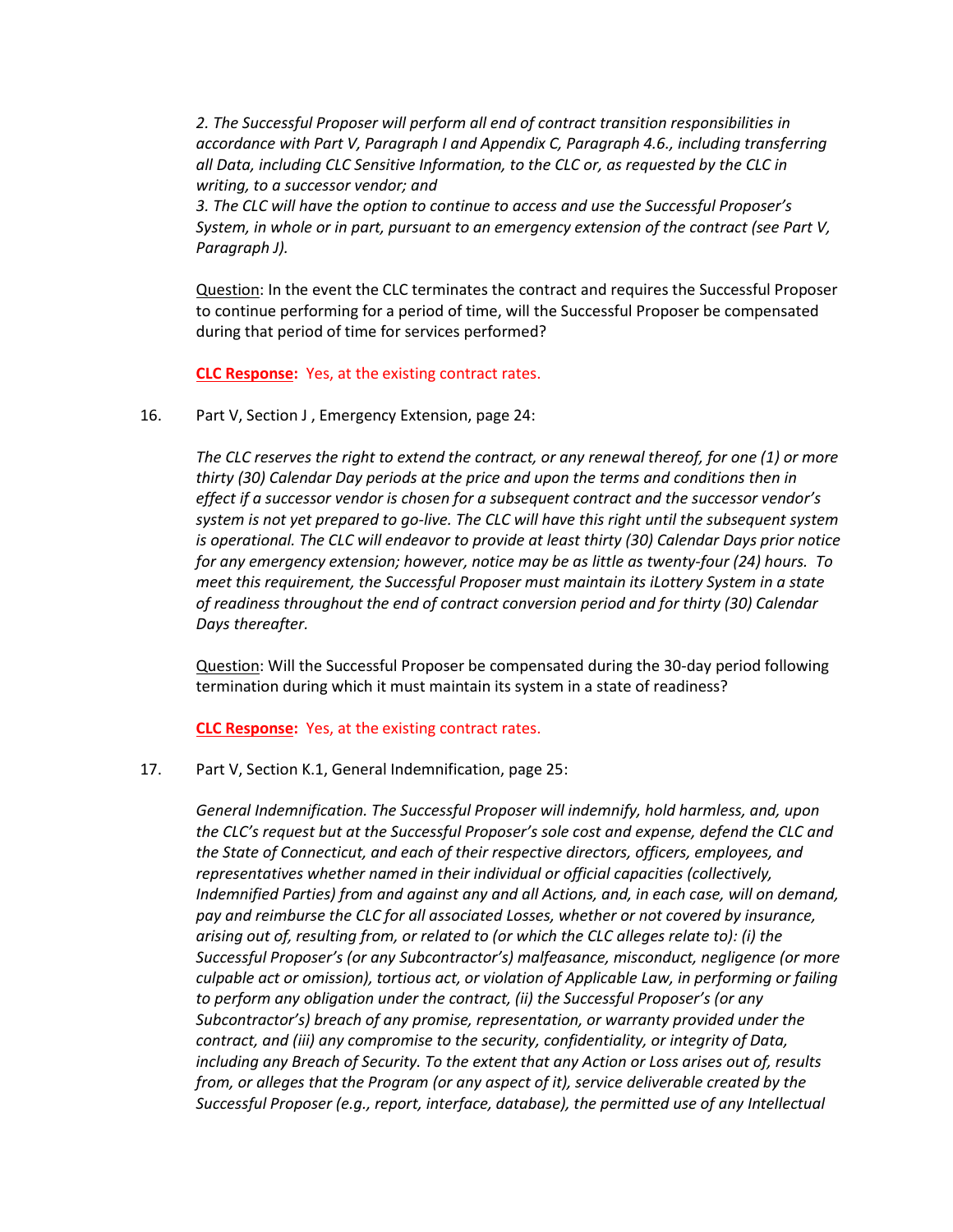*Property by the CLC licensed to it under the contract, or the use of Intellectual Property by the Successful Proposer or its Subcontractors does or threatens to infringe, misappropriate, or otherwise violate any Intellectual Property Rights of any third-party (Infringement Claim), the Successful Proposer's (and any Subcontractor's) obligations with respect to such Infringement Claim, if any, will be subject to the Infringement Indemnification paragraph below.*

Question: To confirm, is it correct that the Successful Proposer will not be obligated to indemnify the CLC or any other parties in the event the Action or Loss arises from the act or omission of the CLC or any such party (or any third party, other than Successful Proposer) acting for the benefit or at the direction of any of them, or if due to an act of force majeure?

**CLC Response:** The CLC will consider concerns and requested clarifications during the negotiation phase, after the preliminary notice of contract award is issued.

#### 18. Part V, Section K.2.b and c, Infringement Indemnification, page 25:

*b. If the CLC's permitted access to or use of the iLottery Program (or any aspect of it) is endangered or disrupted by reason of an Infringement Claim, or, in the CLC's reasonable opinion, likely to become subject to an Infringement Claim, then in addition to the Successful Proposer's Infringement Claim indemnification obligations and any rights and remedies the CLC may have, the Successful Proposer will, at the CLC's sole option but at the Successful Proposer's sole cost and expense (i) procure the right for the CLC to continue to access and use the deliverable under the terms of the contract or under substantially similar terms or (ii) modify or replace the aspects of the deliverable that infringe or allegedly infringe to make them non-infringing, provided that the replacement or modified deliverable is substantially equivalent in functionality and security as the originally provided deliverable. If the CLC determines that neither (i) nor (ii) is reasonably possible, then, in addition to any rights or remedies the CLC may have, the CLC will have the right to terminate the contract with*  respect to the entire iLottery Program or an infringing or allegedly infringing aspect of it, at *the CLC's election, and the Successful Proposer will refund to the CLC: a.) the full System license fees paid by the CLC over the contract, plus the unused portion of annual maintenance and support fees paid by the CLC for the then-current maintenance period as determined from the effective date of termination of the contract or in each case with respect to the infringing or allegedly infringing aspect of it; and*

*c. The full services fees paid by CLC over the contract, including for the creation and implementation of the iLottery Program or the infringing or allegedly infringing portion it. In any case, the Successful Proposer, at its sole cost and expense, will secure the right for the CLC to continue using the infringing or allegedly infringing deliverable for a transition period of no less than six (6) months to allow the CLC to replace the affected deliverable without disruption.* 

Question: There appears to be a drafting error in the RFP in this section. It is difficult to determine whether the language is complete or if there is something missing as there is a sub-part (a) identified, but no (b), and it is unclear whether Section K.2.c is a carryover from the reimbursement requirement in Section K.2.b. Will the CLC please clarify the intent and content of these two subsections ((b) and (c))?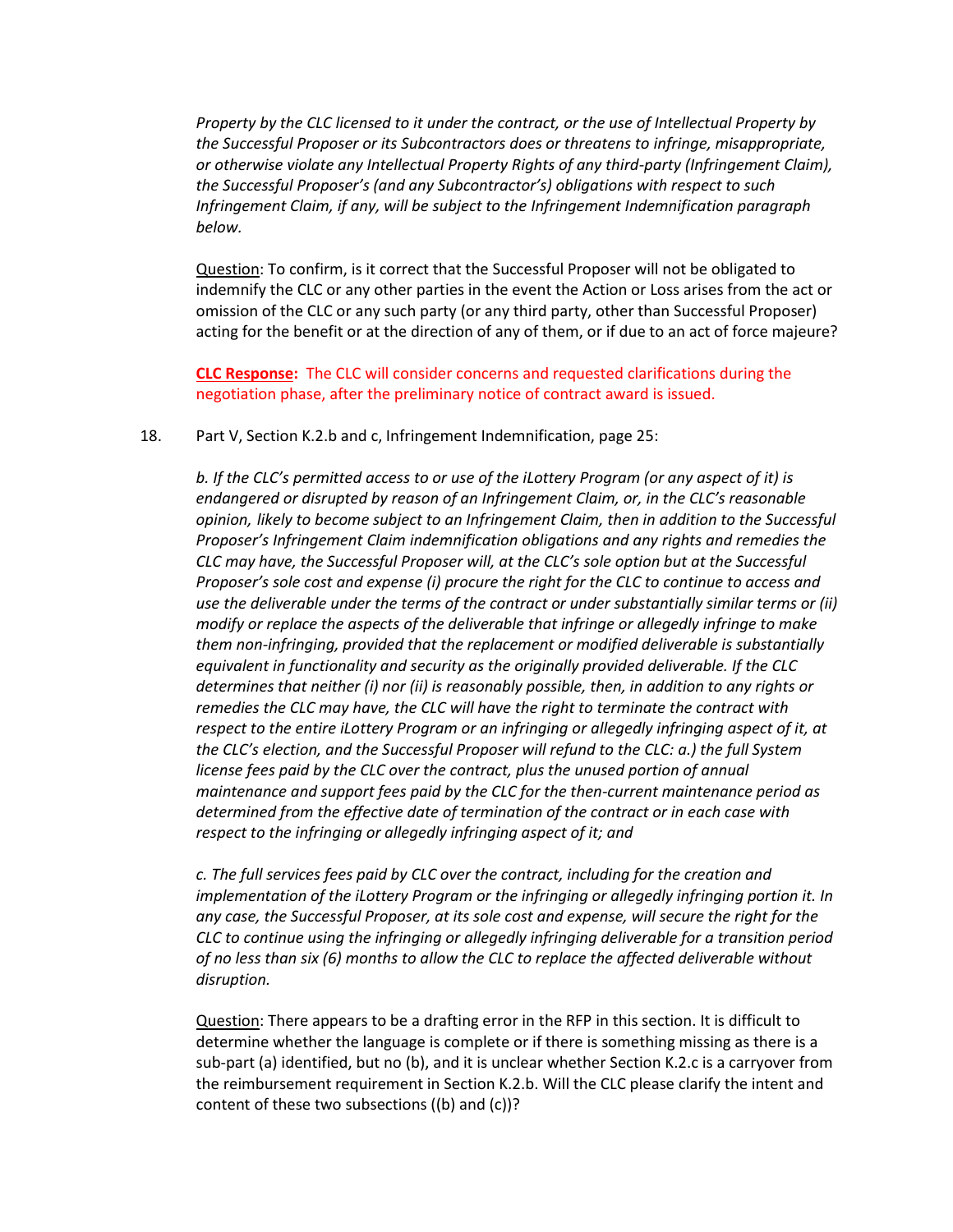### **CLC Response:** The CLC will amend Part V, Paragraph K.2 to clarify.

19. Part V, Section P.4, Ownership of Intellectual Property, page 30:

*The Successful Proposer must, at its sole cost and expense, ensure the CLC's continued right of use of such third-party Intellectual Property in the event of a termination of the contract or removal of any Subcontractor.* 

Question: Would the CLC please provide further explanation of what is the expected obligation of the Successful Proposer as it seems unreasonable to expect the obligation and expense of providing third party intellectual property to fall to the outgoing supplier following the termination of the agreement.

**CLC Response:** The CLC will consider concerns and requested clarifications during the negotiation phase, after the preliminary notice of contract award is issued.

20. Part V, Section R, Maintenance of Certain Records; Audit Rights, page 31:

*The Successful Proposer and its Subcontractors will preserve and maintain all books and records including, but not limited to financial and accounting records relating to their performance under the contract (Records).* 

Question: Please clarify what other Records, besides financial and accounting records, the CLC expects will be preserved.

**CLC Response:** The CLC will consider concerns and requested clarifications during the negotiation phase, after the preliminary notice of contract award is issued; however, at a minimum, the Successful Proposer is expected to maintain all Records necessary to comply with applicable DCP Regulations.

21. Appendix C, Section 4.4, Acceptance Testing, page C-13:

*The System will be tested for and every requirement of the RFP and for performance as stipulated in the Successful Proposer's Proposal and the contract. The Successful Proposer's assistance in arranging tests will be necessary.*

Question: Please detail what type of assistance in arranging tests the CLC is seeking.

**CLC Response:** The CLC may need various devices to test across the spectrum.

22. Appendix C, Section 1.3, iLottery Configuration at the Backup Data Center, page C-3:

*If the Proposer utilizes cloud systems/services, then the Proposer must utilize cloud services that are housed in data centers in the eastern half of the continental United States and in an area geographically separate from the primary site to minimize and separate risk of concurrent failure with the primary cloud service provider.*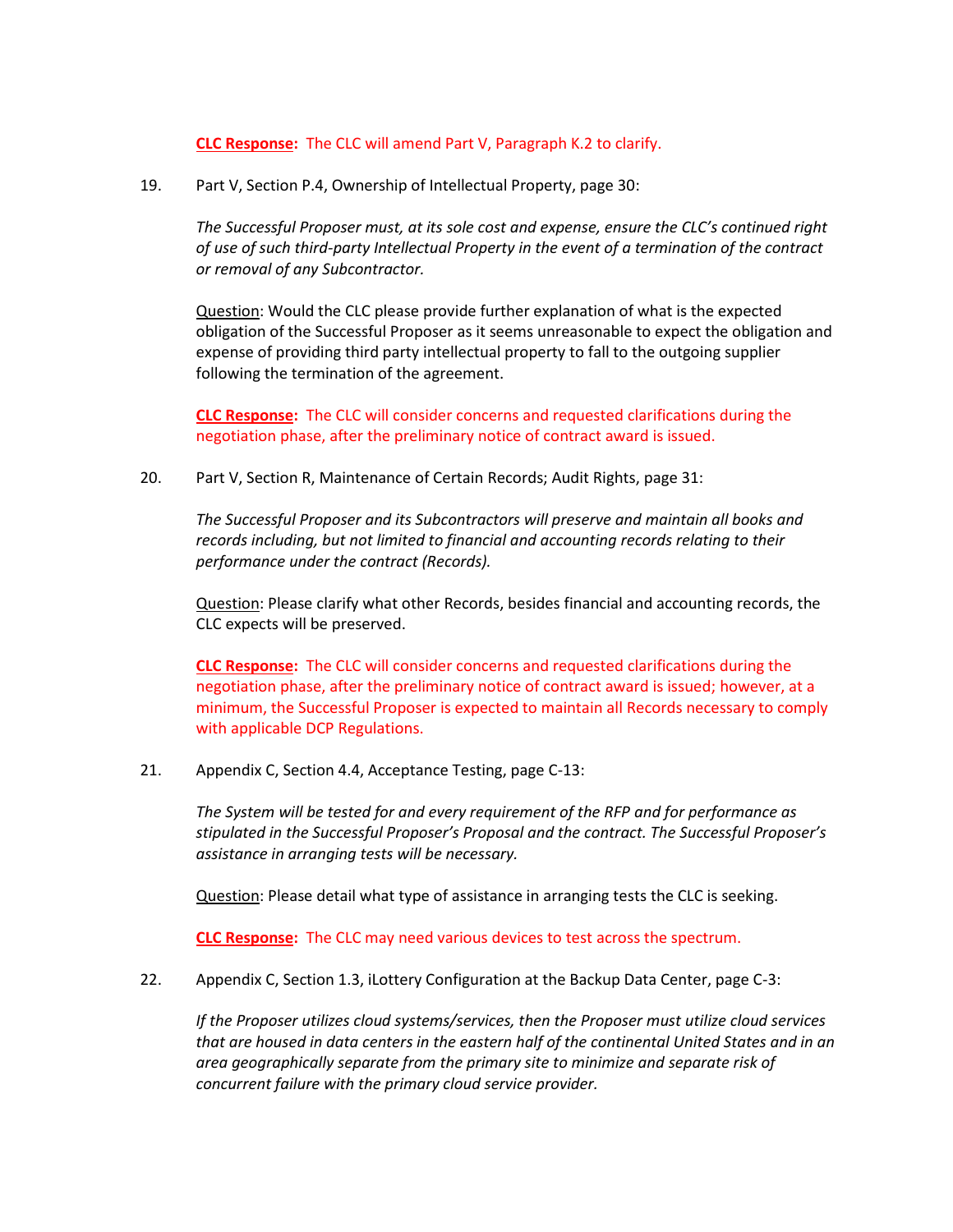Question: Does CLC consider the Mississippi River as the geographical dividing line to determine the eastern half of the continental United States?

## **CLC Response:** Yes.

23. Appendix E, Section 9.d, page E-2:

*Display certain information on log in and log off screens such as date, time, and duration of player's last session, notification that individuals on the self-exclusion list are barred from claiming prizes, information described in Paragraphs 8.a and 8.b above, etc.* 

Question: Paragraph 8 is not labeled with an a. or b. section. Does the CLC want vendors to consider all of Paragraph 8 or a different part of Appendix E? Please provide clarification.

**CLC Response:** The CLC will amend Appendix E, Paragraph 9.d to clarify.

24. Appendix C, Section 8.1 Player Hotline and Player Support, page C-18:

*CSC staffing levels must be provided, at no additional cost to the CLC, on an ongoing basis in a manner that scales to meet the capacity requirements and service levels as established in the RFP.* 

Question: Due to the nature of the business, CSC costs are proportional to the growth of the customer interactions. These interactions closely align with the activity/revenue generated by number of games offered, average daily users, average spend, marketing and promotions, jackpot size, withdrawals, and player churn. All of these factors impact the number of Customer Service interactions received by the contact center. Is the Lottery willing to pay for additional resources to support growth, or provide exemptions to the SLA commitments caused by external factors to the CSC?

**CLC Response:** The Pricing methods provide variables to address revenue growth and related expenses.

25. Appendix C, Section 2.9.m Business Intelligence Reporting, page C-9:

*Business intelligence reporting. The Program must be integrated with a business intelligence software application that can provide adaptable reporting, scheduling and automation to the CLC. A minimum number of user licenses to the business intelligence software application must be agreed upon with the CLC.* 

Question: Please provide a specific number of user licenses expected for the business intelligence software application requirement. If a specific number is not available, can the Lottery please provide a range?

## **CLC Response:** A range of 4-8.

26. Would you accept proposals from companies that are actively working on their NSI and WLA certifications but do not have the certificates yet?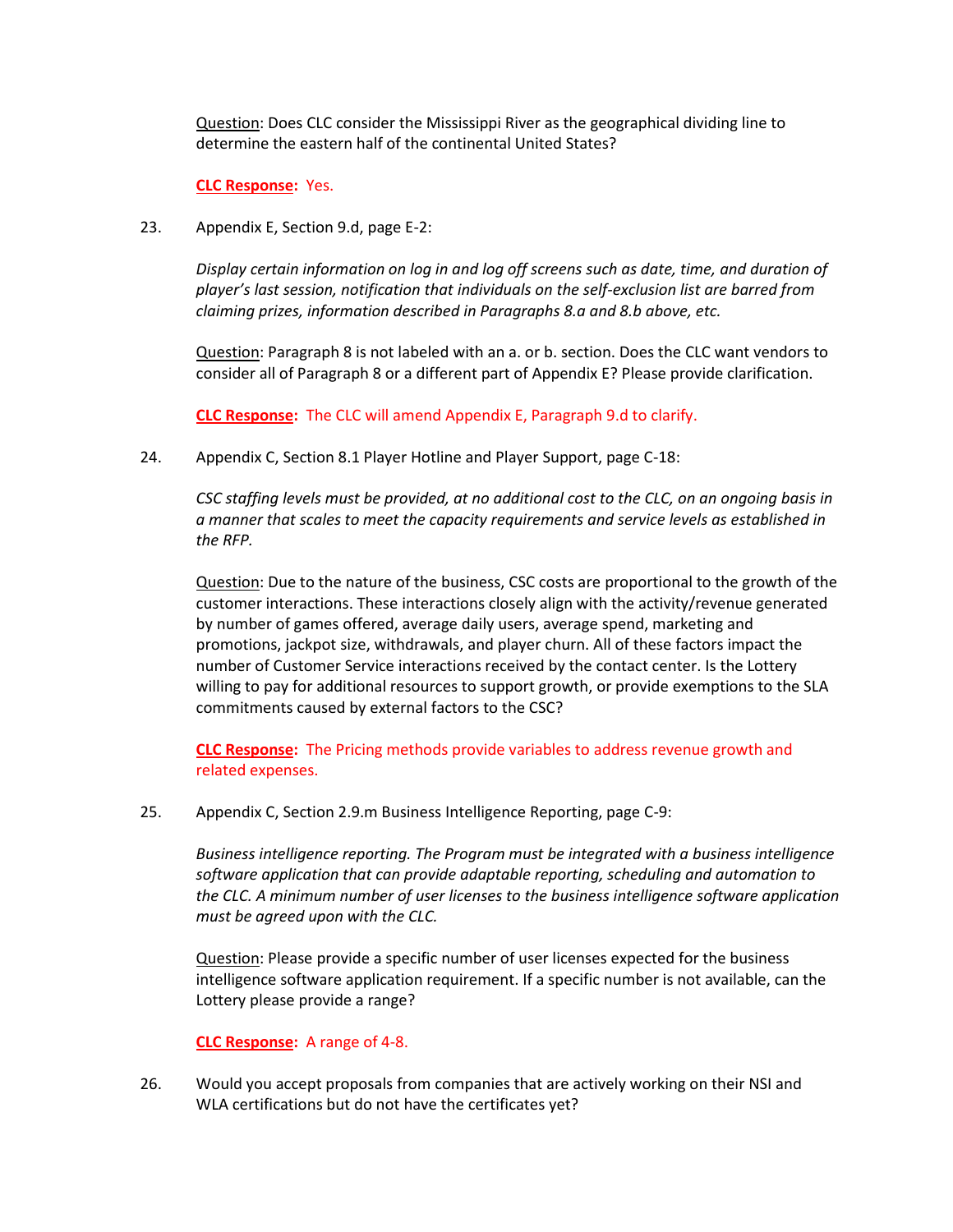**CLC Response:** The Successful Proposer must have the required certifications by the time of contract execution.

27. In Part V., SPECIAL PROVISIONS, C., estimated DCP licensing fees are listed. Is it the Intent of the CLC to assess these fee to the winning bidder? If yes, are they annual fees or one-time?

**CLC Response:** Licensing fees are not assessed by or paid to the CLC. The Successful Proposer will be responsible for all licensing fees, which are fully described in Sections 6, 8, 9, and 10 of Public Act 21-23.

28. In Appendix C, Section 1.3, iLottery Configuration at the Backup Data Center, the RFP discusses cloud services/provider. Would the Lottery allow cloud services for the primary data center as well?

**CLC Response:** No. See Section 12-XXX-13(bb) of the Regulations of Connecticut State Agencies (link in Addendum #2).

29. If the Lottery needs an in-jurisdiction data center, is it acceptable for the servers hosted there to act as a proxy for services hosted in the cloud?

**CLC Response:** No. See Section 12-XXX-13(bb) of the Regulations of Connecticut State Agencies.

30. Page 17, #2, Has the new ICS been selected or is this referring to the ICS once it is selected? If it has been selected, what requirements and documentation are available for integration with the new ICS?

**CLC Response:** All necessary information will be provide to the Successful Proposer.

31. Page 17, #3, are there integration techniques with a third party PAM that you would prefer to see?

**CLC Response:** Not specifically.

32. Page 22, #b, is an annual audit of data centers required by cloud providers which already perform their own audits?

**CLC Response:** CLC will seek to avoid unnecessary duplication of effort. Other audits will require sufficient review for thoroughness and sufficiency.

33. In your current plans, will the digital draw and keno games ever be directly connected to the retail offerings?

**CLC Response:** The digital draw and keno games will be the same as the retail games. Plays purchased online will be for the same games as tickets purchased in retail.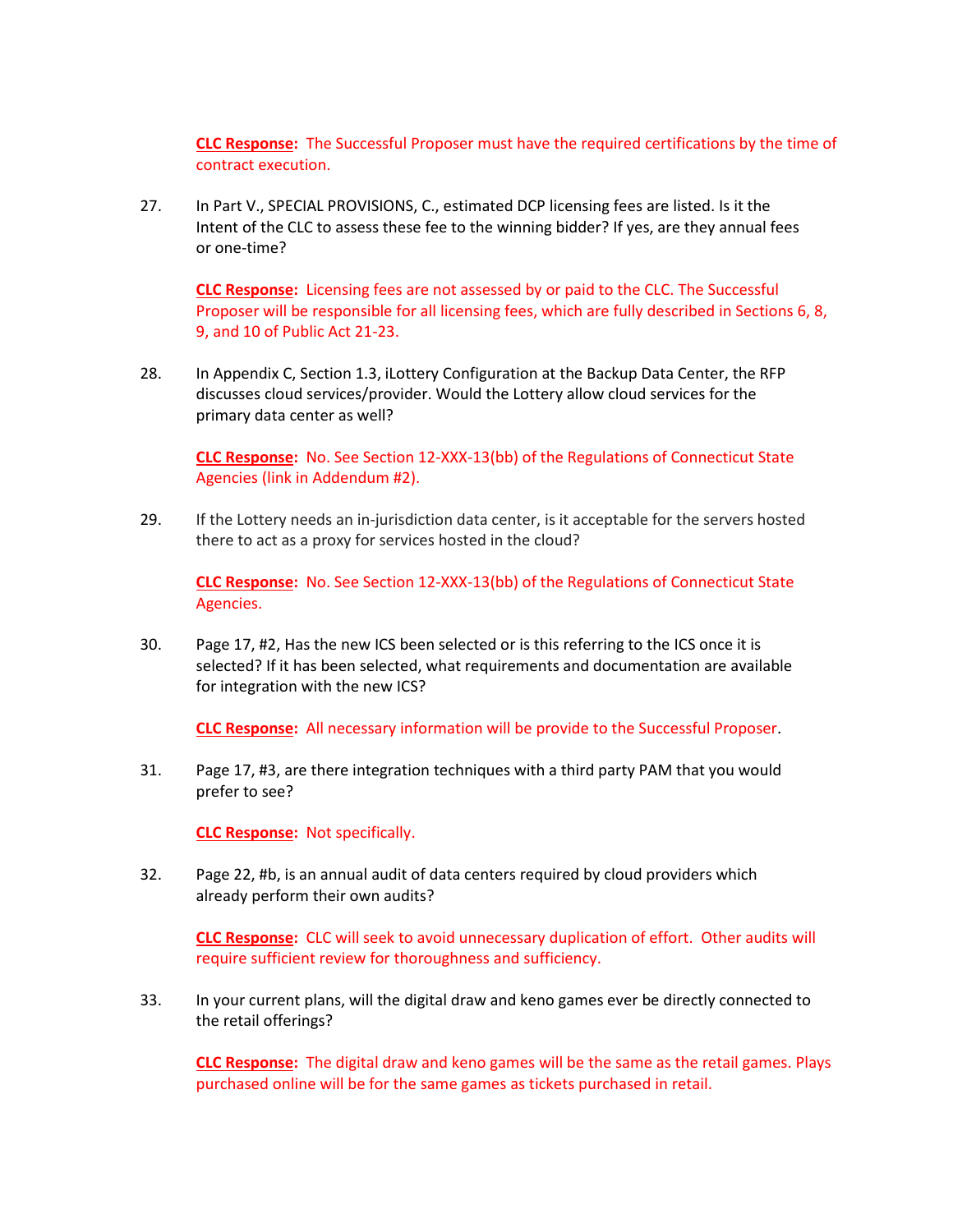34. Do you have interest in being able to directly pool multi-state games with your system?

**CLC Response:** The CLC is not clear on what this question is asking.

35. Are you interested in proposals for elements of a digital lottery system but not necessarily a full solution?

**CLC Response:** No, the CLC is a seeking a complete iLottery solution as described in the RFP. Vendors may partner to submit a collaborative proposal, as described in Part I, Paragraph D of the RFP, but all Proposals must account for all specifications and requirements described in the RFP.

36. Part V. SPECIAL PROVISIONS, A. Integrity of the Successful Proposer (page 19): Will the Lottery please provide its definition of the phrase "potential issues" in the following statement (underlining added for emphasis):

"*Report actual or potential issues, problems, defects, changes, performance degradations, incidents, breaches, and other matters concerning the Program, the contract, or any work immediately to the CLC upon detection, and provide the CLC full and prompt access to any and all records and reports related thereto upon its request*."

**CLC Response:** The CLC will consider concerns and requested clarifications during the negotiation phase, after the preliminary notice of contract award is issued.

37. Part IV. EVALUATION & NOTICE OF AWARD, P. OWNERSHIP OF INTELLECTUAL PROPERTY, 1. CLC Intellectual Property (page 30): Will the Lottery please remove the following from this requirement: "*or produced by the iLottery Program*," as it contradicts other statements in this requirement, as well as information in 2. Successful Proposer & Subcontractor Intellectual Property, 3. Joint Intellectual Property, and 4. Third-Party Intellectual Property?

**CLC Response:** There will be no revision to Part V, Paragraph P.1 of the RFP. The CLC will consider concerns during the negotiation phase, after the preliminary notice of contract award is issued.

38. Appendix C, 1.2 iLottery Configuration at the Primary Data Center (page C-3): The Lottery states that it is willing to consider housing the Primary Data Center equipment. Would the CLC please provide additional details about the offered space? Does it currently comply with PCI standards? Is the offered space located within the Lottery's head office or at another location?

**CLC Response:** Yes, the offered space is at CLC headquarters. If modifications are necessary for such compliance, the CLC is willing to engage in those discussions.

39. Appendix C, 2.2 Data Accessibility, a. Player database integration (page C-3): Will the Lottery please clarify whether the Successful Proposer will provide and host the single sign-on environment (aka the Identity Management System - IAM), or will they need to integrate into an existing single sign-on environment? If integration is required, can the Lottery provide details regarding the environment?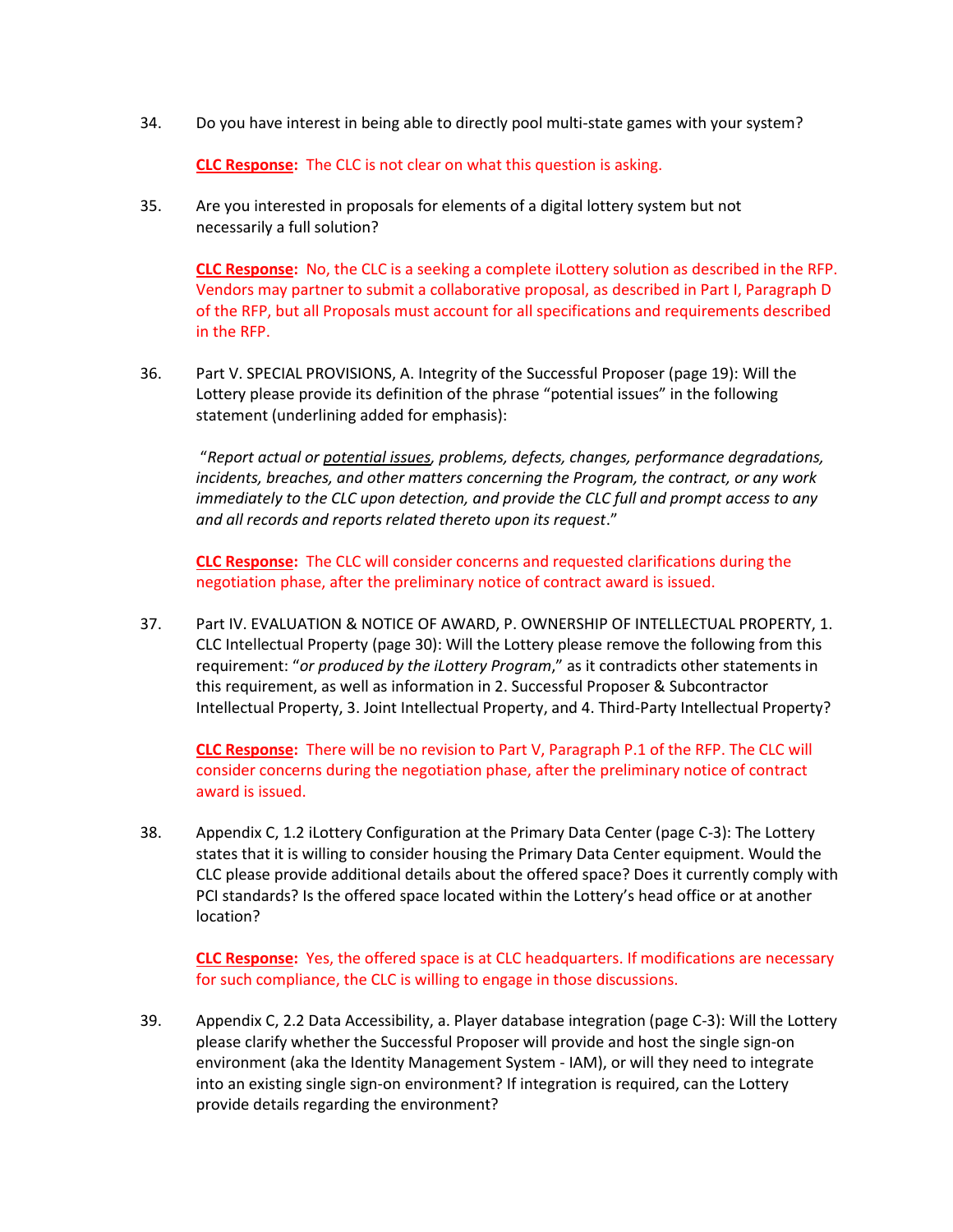**CLC Response:** The CLC will launch a sports betting platform prior to selecting a vendor to provide the iLottery Program; however no details of the integration are available at this time. Proposers must state whether the proposed System can utilize a PAM system that is not under the Proposer's design and control, and if so, submit separate pricing that excludes PAM.

40. Appendix C, 2.2 Data Accessibility, c. Communication systems integration and d. Advertising systems integration (page C-4): Would the Lottery please provide a list and description of each of the third-party systems that are required for integration (e.g. CRM, Advertising systems, etc.)?

**CLC Response:** The System must integrate with external communication systems of the Proposers choosing to provide the required services for player communication, email, SMS and push notifications. This integration must be detailed in the Proposal.

41. Appendix C, 2.2 Data Accessibility, c. Communication Systems Integration (page C-4): Can the CLC please provide information regarding the vendor(s) it currently works with to support email, SMS, and push notification services?

**CLC Response:** This is information is not relevant or necessary to submit a Proposal.

42. Appendix C, 2.8 Player UI Components and Integration Services, g. Content Management System (page C-7): Does the Lottery currently use a CMS for its website? If so, what CMS does the CLC use, and can it be extended for use with the Mobile App?

**CLC Response:** Specific details regarding the design/management of the CT Lottery website will be shared with the Successful Proposer. Proposals should not rely on the CLC to provide content for the Mobile App.

43. Appendix C, 2.8 Player UI Components and Integration Services, h. Mobile App Development Services (page C-7): Will the CLC kindly describe how it intends to structure its mobile app solution(s) to CLC players? In other words, is the CLC intending for the mobile app contemplated in this section to replace its current mobile app for the benefit of providing an intuitive, convenient, and single point of access for players to engage with the Lottery brand that provides a funnel of traffic to maximize the CLC's iLottery program, or does the CLC expect to maintain two separate applications in parallel, with ongoing marketing and operational support for both, i.e. separate player accounts, engagement activities, notification preferences, etc. with players using both apps in conjunction with one another?

## **CLC Response:** The iLottery Mobile App will replace the existing CT Lottery Mobile App.

44. Appendix C, 2.8 Player UI Components and Integration Services, h. Mobile App development services (page C-8): What is the primary feature the Lottery is targeting for the app? For example, which feature will be the first access point that the Lottery would like the end user to see when they open the app?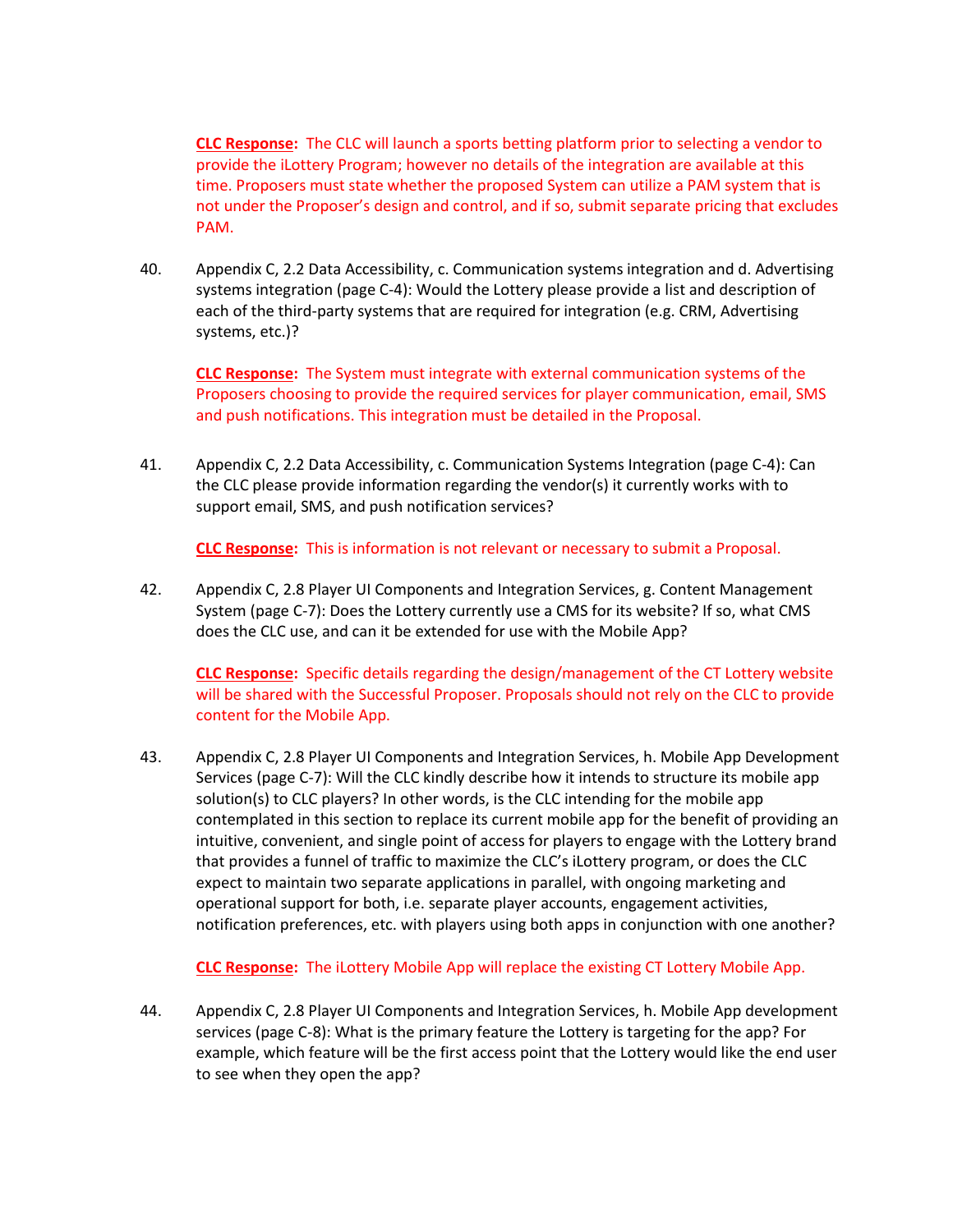**CLC Response:** The design of the Mobile App is to be determined by the Proposer. The CLC will work with the Successful Proposer to customize the design as necessary.

45. Appendix C, 2.8 Player UI Components and Integration Services, h. Mobile App development services (page C-8): What is the Lottery's primary objective for its Mobile App? Is it to generate revenue? (e.g. ticket purchase) or to generate player engagement (e.g. ticket scan) or to encourage play within retail (e.g. find your nearest retailer)?

**CLC Response:** The primary objective is to enable players to purchase tickets.

46. Appendix C, 2.8 Player UI Components and Integration Services, h. Mobile App development services (page C-8): Is the CLC able to provide statistics regarding the current device usage, split between web, mobile, and tablet?

**CLC Response:** The CLC will post an addendum with this data.

47. Appendix C, 2.9 Reporting Capabilities (pages C-8,9): Does the Lottery currently have a data warehouse (DW) solution for reporting and maintaining a single view of its customers? If it has an existing Business Intelligence or DW solution, is the Successful Proposer required to integrate into that system or provide one?

**CLC Response:** The Successful Proposer is required to provide their own business intelligence reporting per Paragraph 2.9.m of Appendix C. The CLC will also require automated nightly exports of all tickets purchased and winning tickets cashed in a format to be determined by the CLC.

48. Appendix C, 2.10 Promotional Capabilities (page C-9): Proposers are urged to be creative in thinking of promotional opportunities, but requirements also state that promotional capabilities should match current promotions on the CLC's retail gaming system. Will the Lottery please clarify if Proposers are limited to current promotions, or can new promotions also be included in the two-year plan?

**CLC Response:** The CLC is interested in hearing your ideas.

49. Appendix C, 4.2 Software Development, i. CLC testing devices (page C-11): Can CLC share a breakdown of current and expected device support, such as what are the current top (80%) devices, operating system version and browsers that customers are using?

**CLC Response:** The CLC will post an addendum with this data.

50. Appendix C, 4.2 Software Development (page C-11,12): What is the expected involvement from CLC and DCP QA team during development? Will they be testing and signing of builds at the end of each sprint?

**CLC Response:** To be determined after discussions with the Successful Proposer.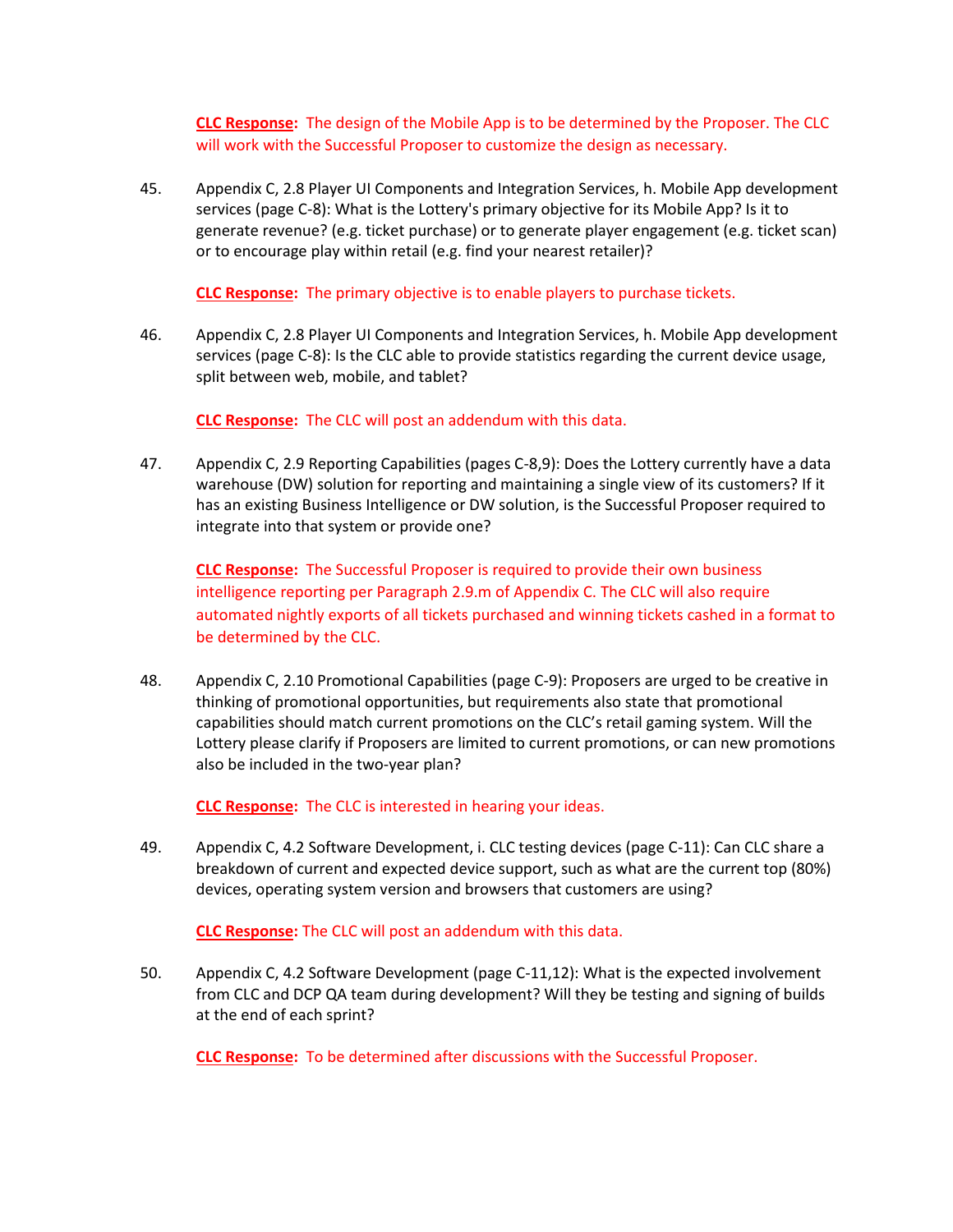51. Appendix C, 9.1 Marketing Support (page C-19): Will the Lottery please provide the media investment level that should be used for each year of the two-year marketing plan?

**CLC Response:** That is for Proposers to recommend.

52. Appendix C, 9.1 Marketing Support (page C-19): Will the Lottery please specify the bonus budget that should be used for each year of the two-year marketing plan?

**CLC Response:** That is for Proposers to recommend.

53. Appendix C, 9.1 Marketing Support (page C-19): Please provide the brand and graphic guidelines that should be used when creating the two-year marketing plan.

**CLC Response:** This information will be shared with the Successful Proposer

54. Appendix C, 9.1 Marketing Support (page C-19): Does the Lottery have a database of players? If so, what information is captured within the database? How large is the database?

**CLC Response:** The CLC's current email list includes approximately 41,500 players.

55. Part 1 A, page 2: Will the CLC please advise as to when the DCP regulations are expected to be released? Would the CLC confirm our expectation that Proposals are subject to revision based on the final regulations?

**CLC Response:** See Addendum #2 for a link to the DCP Regulations.

56. Part I C, page 3: Will the CLC allow a time period for Proposers to submit follow-up questions/requests for clarifications regarding answers provided by the CLC during the Q&A period if warranted?

**CLC Response:** No; however, the CLC will allow for clarifications to the CLC's response to an original question submitted by a Proposer.

57. Part II, page 5: Would the Lottery please confirm our understanding that an Action means and refers to third-party actions?

**CLC Response:** The CLC will consider concerns and requested clarifications during the negotiation phase, after the preliminary notice of contract award is issued.

58. Part II, page 6: The definition of Applicable Law is exceedingly broad; would CLC consider narrowing the definition to applicable statutes, regulations, government rules and ordinances and specific applicable industry standards to create a fair and reasonable scope that can be understood by vendors?

**CLC Response:** There will be no revision to the definition of "Applicable Law" in the RFP. The CLC will consider concerns during the negotiation phase, after the preliminary notice of contract award is issued.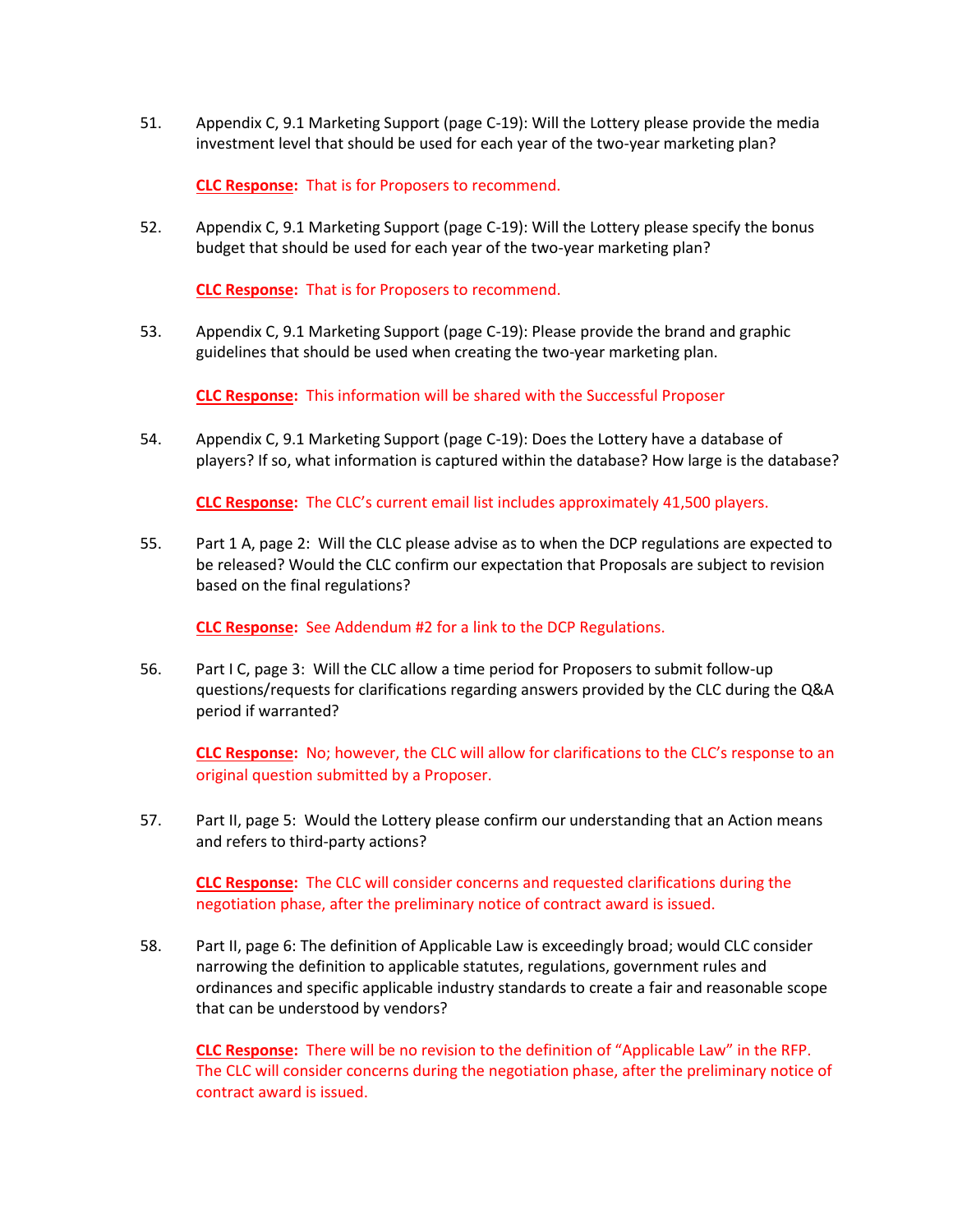59. Part II, page 8: The defined term Incurable Default is not used in this RFP; should it be deleted or would the CLC be willing to otherwise provide Proposers a chance to review its intended use in this RFP?

**CLC Response:** The CLC will amend Part V, Paragraph G.1 to include a reference to "Incurable Default."

60. Part II, page 10: To enable a Proposer to ensure it can responsibly respond to the required information regarding Subcontractors, would the CLC please provide a definition or some guidance as to how to differentiate between a mere supplier or vendor and an actual subcontractor?

**CLC Response:** Subcontractors are any individual or entity that provides services associated with the iLottery Program, or products or equipment incorporated in or otherwise used in conjunction with or to operate the iLottery Program, pursuant to a written agreement between the Successful Proposer and the Subcontractor or other arrangement.

61. Part III A.1, page 10: For submission planning purposes, will the CLC please inform Proposers of the largest file size that can be received by the email address Suzanne.Colley@ctlottery.org?

**CLC Response:** 50 MB.

62. Part III B, page 11, and Part V K.1, page 25: Would the CLC be willing to delete or clarify the standard of liability?

**CLC Response:** There will be no revision to Part III, Paragraph B or Part V, Paragraph K.1 of the RFP. The CLC will consider concerns and requested clarifications during the negotiation phase, after the preliminary notice of contract award is issued.

63. Part III C, Section 5, page 14: In the event that a Proposer does not have standalone audited financial statements, please confirm our understanding that the Proposer may submit the required audited financial statements of its Parent, which incorporate the Proposer's operations on a consolidated basis, and for which Parent will agree to guarantee the Proposer's performance if such Proposer is awarded the contract as set forth in this section?

**CLC Response:** Yes, the Proposer may submit the required audited financial statements of its parent.

64. Part III C, Section 6, page 15: It is widely accepted practice to include on a Litigation bond a third condition that would need to be satisfied before the bond may be drawn upon; that being said we would respectfully request that the CLC add the following to Section 6:

3. A court determines that the action or any portion thereof was frivolous, or was brought in bad faith, or was not brought upon reasonable grounds.

**CLC Response:** The language of Part III, Paragraph C, Section 6 of the RFP will remain as is.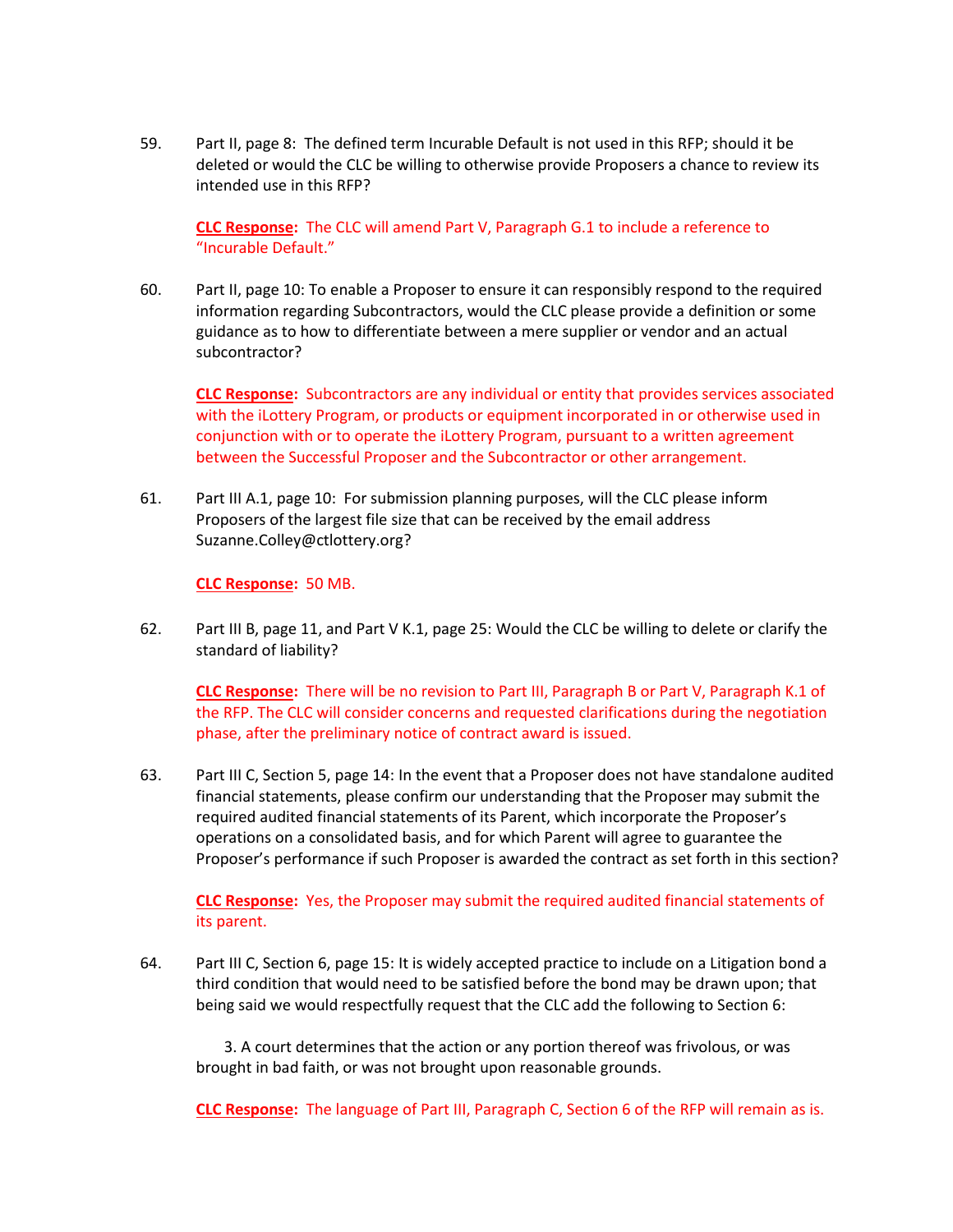65. Part III C, Section 10.1, page 17: In the case that a Proposer offers a standalone system of record for online plays that is not integrated with the retail gaming system; will it be acceptable to have four-minute draw intervals for Keno, with alternative winning numbers based on a dedicated random number generator in the iLottery solution?

**CLC Response:** No, the retail system keno draw results are expected to be imported/entered in the iLottery solution.

66. Part III C, Section 10.3, page 17: The RFP states "*Proposers must state whether the proposed System can utilize a PAM system that is not under the Proposer's design and control, and if so, submit separate pricing that excludes PAM*."

In what format does the CLC require pricing for the exclusion of the PAM? Is that pricing to be included within the provided Excel file or as an attachment?

**CLC Response:** The Proposer should provide pricing that excludes PAM on a separate pricing page exactly the same as the initial pricing page including PAM.

67. Part III C, Section 10.3, page 17: In the interest of the quickest iLottery start-up possible, would the CLC be willing to accept a temporary solution with two separate PAM systems (iLottery and Sports), with execution of a migration to the iLottery PAM at a later stage of the program?

**CLC Response:** The CLC would be interested in hearing that approach.

68. Part IV A, page 18: The RFP refers to "required options" and "offered options." Would the CLC please provide a definition of required options and offered options and clarify if these are to be priced under Additional Service Options in the Price Proposal Excel file? If so, are they to be priced as a monthly fee? Is "To Be Determined" pricing allowed for offered options?

**CLC Response:** "Required options" refers to the "required additional services" described in Paragraph 9 of Appendix C. "Offered options" refers to additional services that may be offered by a Proposer but are not specifically requested by the CLC in the RFP. Both required and offered options should be priced under "Additional Service Options" in the Price Proposal Excel file. Marketing support should be priced as a monthly fee. Proposers may determine how to price other offered options, if any.

"To Be Determined" pricing is not allowed for any option. All options listed in the Price Proposal Excel file must have a price. Proposers may include "Not To Exceed" pricing if they are unable to determine exact pricing. If a Proposer does not have prices for offered options, then Proposer must not include these options its Price Proposal. Proposers may still propose options, however, in their Proposals.

69. Part V, page 19: Would the CLC consider adding a standard dispute resolution provision to the contract?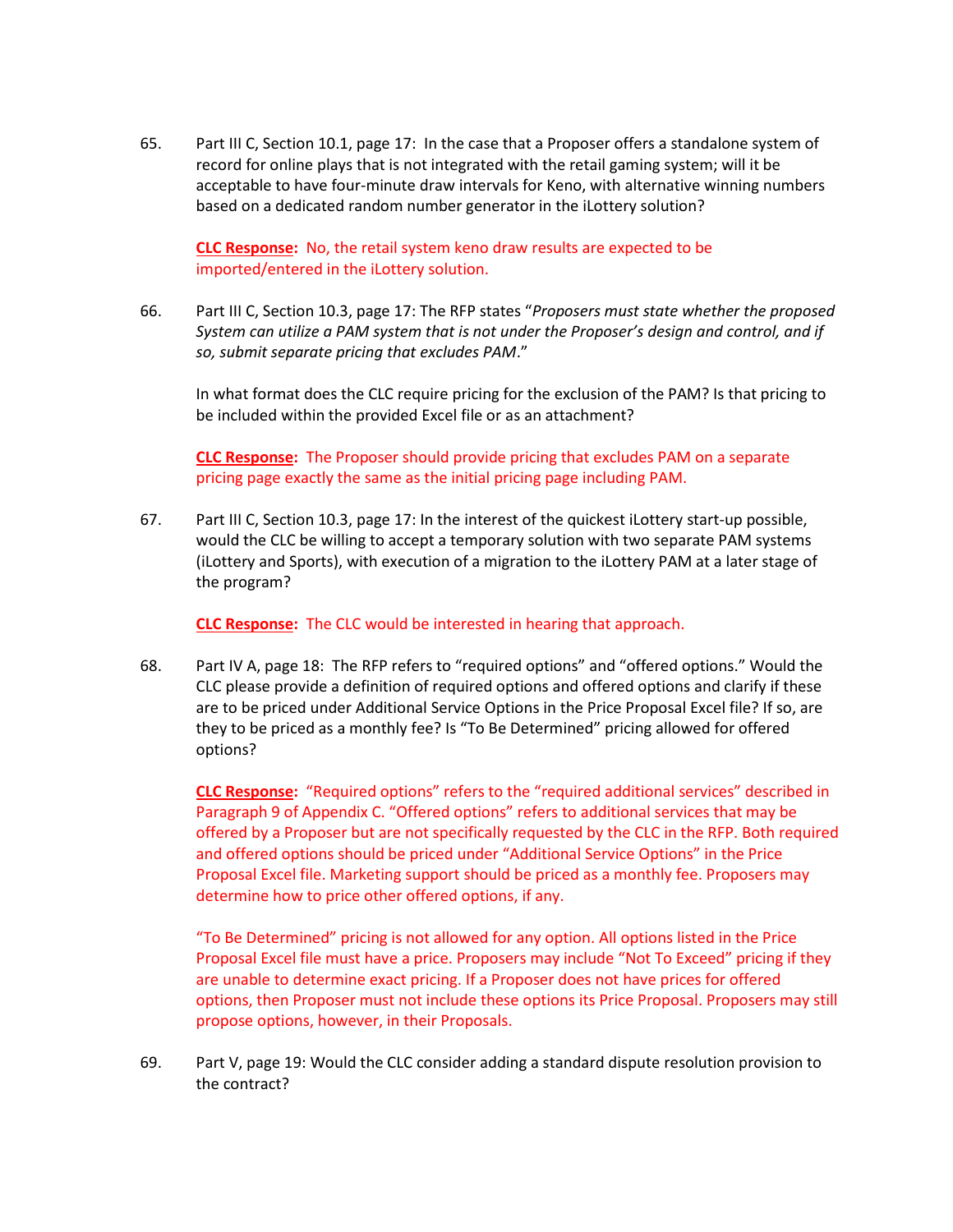**CLC Response:** The CLC is open to discussing a dispute resolution provision during the negotiation phase, after the preliminary notice of contract award is issued.

70. Part V B, page 19: It is understood that all subcontractors must be approved by the CLC, and that such subcontractors are subject to DCP licensing and other provisions noted in this section including "insurance." Does the CLC require a specific insurance provision for subcontractors? What is the process and timing for Proposers to identify potential subcontractors to obtain CLC approvals and confirm required obligations (i.e., licensing and insurance requirements, etc.)?

**CLC Response:** The CLC will consider concerns and requested clarifications during the negotiation phase, after the preliminary notice of contract award is issued.

71. Part V B, page 19: We understand and share the goal of using small and minority businesses where possible; to that end, are there any specific commitments required for utilization of small businesses or the state's minority-, women-, service-disabled veteran- owned, and other underutilized small businesses in this procurement?

**CLC Response:** There are no specific commitments required for utilization of small and minority businesses. We are asking that Proposers describe their efforts towards participation with diverse businesses and that Proposers articulate their commitment to making good faith efforts in recruiting and encouraging the use of diverse suppliers.

72. Part V G, page 22: Certain events of default are not tied to any materiality or adverse impact standard. To avoid an unreasonable interpretation that a trivial breach would constitute grounds for termination, would the CLC consider negotiating such events of default to limit them to material defaults or other defaults that cause a material negative impact or otherwise adversely affect the CLC as determined by the CLC in its discretion?

**CLC Response:** The CLC will consider concerns and requested clarifications during the negotiation phase, after the preliminary notice of contract award is issued.

73. Part V G, page 22: This section refers to the right to terminate a subcontract; does the CLC contemplate directly subcontracting, or, could the CLC please confirm what this reference means?

**CLC Response:** The CLC will amend Part V, Paragraph G to clarify.

74. Part V G.1.b-c, page 22: Would the CLC please confirm that it will apply a material threshold prior to terminating the contract for cause in the case of failure to cure a breach within the Cure Period, or incurable breaches to the extent that the breach has immaterial or trivial impact on the CLC and under subsections 1(b) and (c)?

**CLC Response:** The CLC will consider concerns and requested clarifications during the negotiation phase, after the preliminary notice of contract award is issued.

75. Part V G.1, page 22: This section provides, in part, that: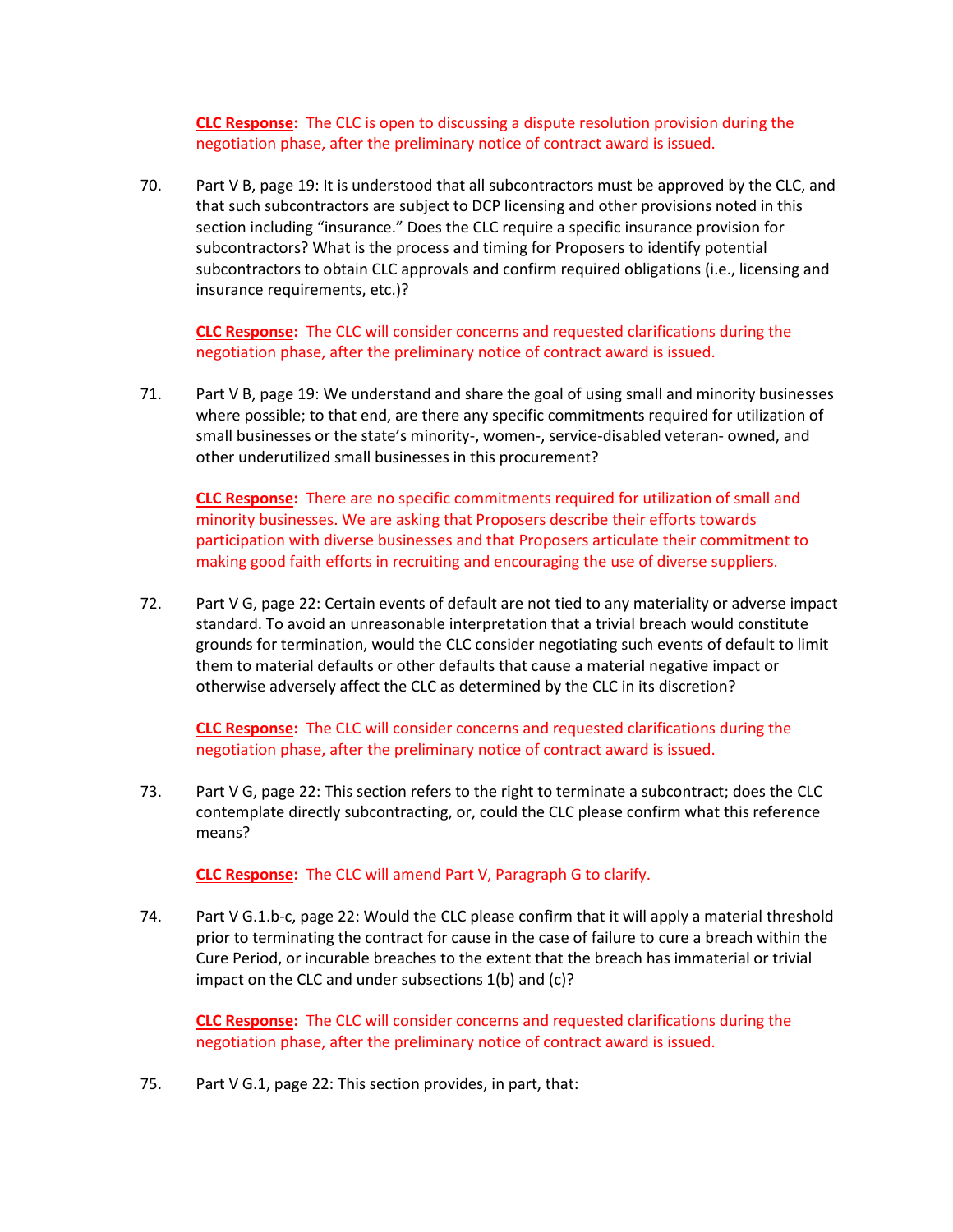*"The CLC's right to terminate for cause is in addition to any other rights and remedies available to the CLC by law or equity or under the contract (e.g., the right to procure products and/or services required by the contract from other sources on the open market and seek reimbursement from the Successful Proposer, the right to continued specific performance until an alternative solution is sound, the right to assume contracts)."*

Would the CLC please specify what contracts are referred to in the right to assume contracts remedy cited in this section, or otherwise explain what the remedy right entails?

**CLC Response:** The CLC will consider concerns and requested clarifications during the negotiation phase, after the preliminary notice of contract award is issued.

76. Part V G.1, page 22: Is there a limit to the number of emergency extensions that the CLC may exercise?

**CLC Response:** The CLC will consider concerns and requested clarifications during the negotiation phase, after the preliminary notice of contract award is issued.

77. Part V K, page 25: Since it is reasonable for the defending party to control its defense at its own expense in order to adequately protect its and the CLC's interests, would the CLC consider revising these sections to provide that the Successful Proposer may assume defense of all (i) Actions which the parties agree the Successful Proposer is uniquely positioned to defend and (ii) Infringement Claims which Actions and Infringement Claims are subject to a claim for indemnification, clarifying that the CLC has the right to defend any such Actions and any Infringement Claims only in the case where (i) the Successful Proposer has not engaged counsel to defend an Action or Infringement Claim within a reasonable time after receiving notice of the claim or (ii) the CLC reasonably concludes that there may be defenses available to it, which are different from or additional to those available to the Successful Proposer?

**CLC Response:** There will be no revision to Part V, Paragraph K of the RFP. The CLC will consider concerns during the negotiation phase, after the preliminary notice of contract award is issued.

- 78. Part V K.1 and 2, page 25: Consistent with standard practice, would the CLC agree to include a requirement of prompt notification of any Action subject to indemnification in both of these sections in order to give the indemnifying Successful Proposer the opportunity (as applicable) to mitigate losses and defend the Action by adding the following sentence or a similar sentence to this section? Would the CLC agree to delete "on demand" from the first sentence of both of these sections?
- 79.

**CLC Response:** There will be no revision to Part V, Paragraph K.1 or Part V, Paragraph K.2 of the RFP. The CLC will consider concerns during the negotiation phase, after the preliminary notice of contract award is issued.

80. Part V K, page 25: Would the CLC consider adding standard Indemnification Procedures specifying notice requirements, as well as the Successful Proposer's ability to assume defense of actions and infringement claims wherein the Successful Proposer engages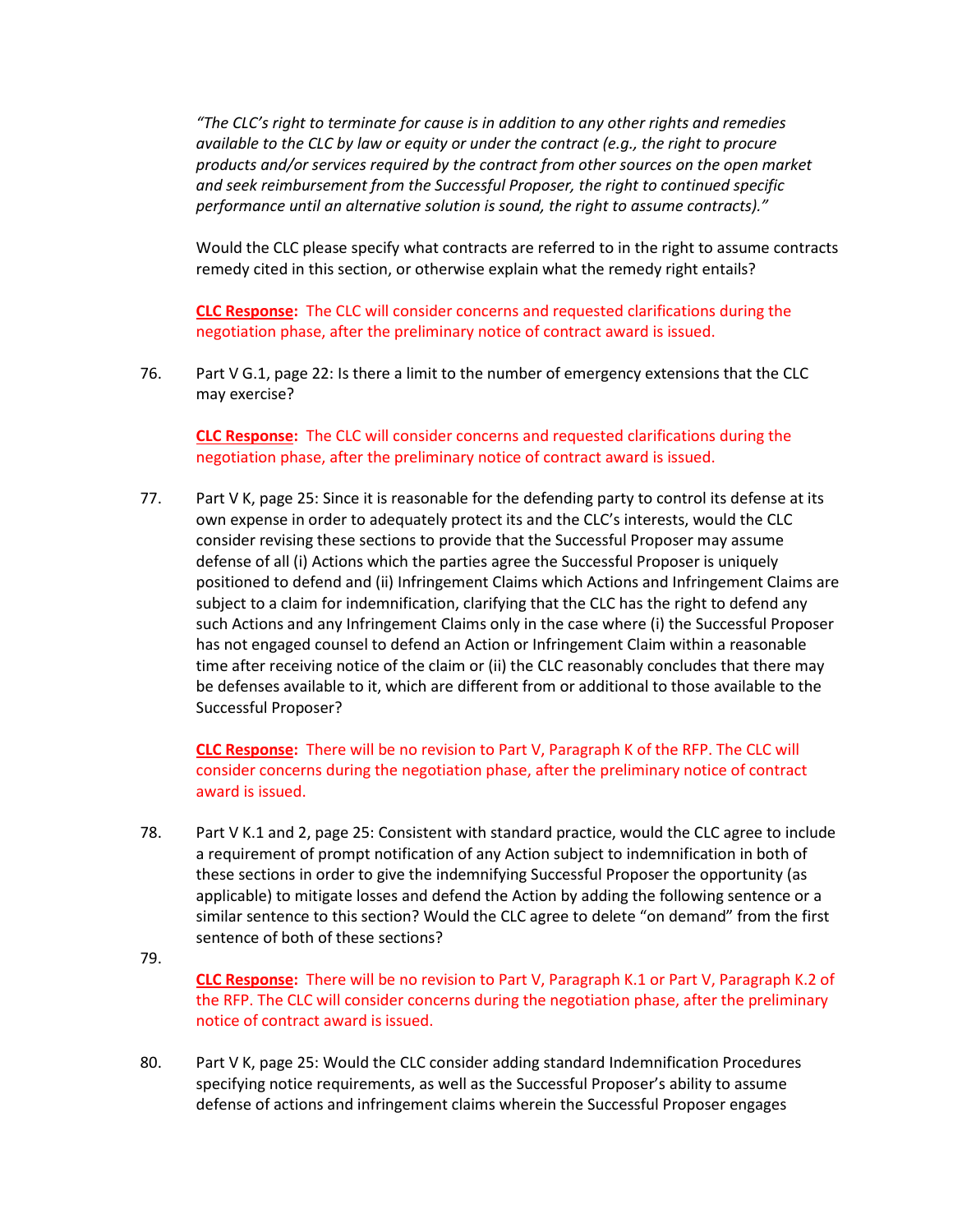counsel in a timely manner, subject to the CLC's right to assume defense in the event of a conflict of interest and other situations required by applicable Connecticut law and regulations requiring CLC or the State to control the defense?

**CLC Response:** There will be no revision to Part V, Paragraph K of the RFP. The CLC will consider concerns during the negotiation phase, after the preliminary notice of contract award is issued.

81. Part V K.1 and 2.b, page 25: Would the CLC please clarify that the Successful Proposer would only be required to pay back to the CLC the full System license fees and system fees to the extent that the CLC did not receive the benefit of the license's use?

**CLC Response:** The CLC will consider concerns and requested clarifications during the negotiation phase, after the preliminary notice of contract award is issued.

82. Part V K.1 and 4, page 25-26: Would the CLC agree to delete "...including its obligation to compensate and reimburse the CLC" and add the words "subject to indemnification obligations under the Contract" after Action or Loss in the following sentence? The Successful Proposer's indemnifications obligations, including its obligation to compensate and reimburse the CLC, shall be immediate upon the CLC's written notice and tender of any Action or Loss to the Successful Proposer.

**CLC Response:** There will be no revision to Part V, Paragraph K.1 or Part V, Paragraph K.4 of the RFP. The CLC will consider concerns during the negotiation phase, after the preliminary notice of contract award is issued.

83. Part V K.1 and 4, page 25-26: It is understood and agreed that the Successful Proposer will have and comply with indemnification obligations. Would the CLC agree to delete "…including its obligation to compensate and reimburse the CLC" and add the words "subject to indemnification obligations under the Contract" after Action or Loss" in the following sentence:

*The Successful Proposer's indemnifications obligations, including its obligation to compensate and reimburse the CLC, shall be immediate upon the CLC's written notice and tender of any Action or Loss to the Successful Proposer.*

**CLC Response:** There will be no revision to Part V, Paragraph K.1 or Part V, Paragraph K.4 of the RFP. The CLC will consider concerns during the negotiation phase, after the preliminary notice of contract award is issued.

84. Part V K.5, page 26: Would the CLC agree to revise this section to add the word "reasonable" before "legal costs" to clarify that all legal expenses and costs subject to indemnification must be reasonable?

**CLC Response:** There will be no revision to Part V, Paragraph K.5 of the RFP. The CLC will consider concerns during the negotiation phase, after the preliminary notice of contract award is issued.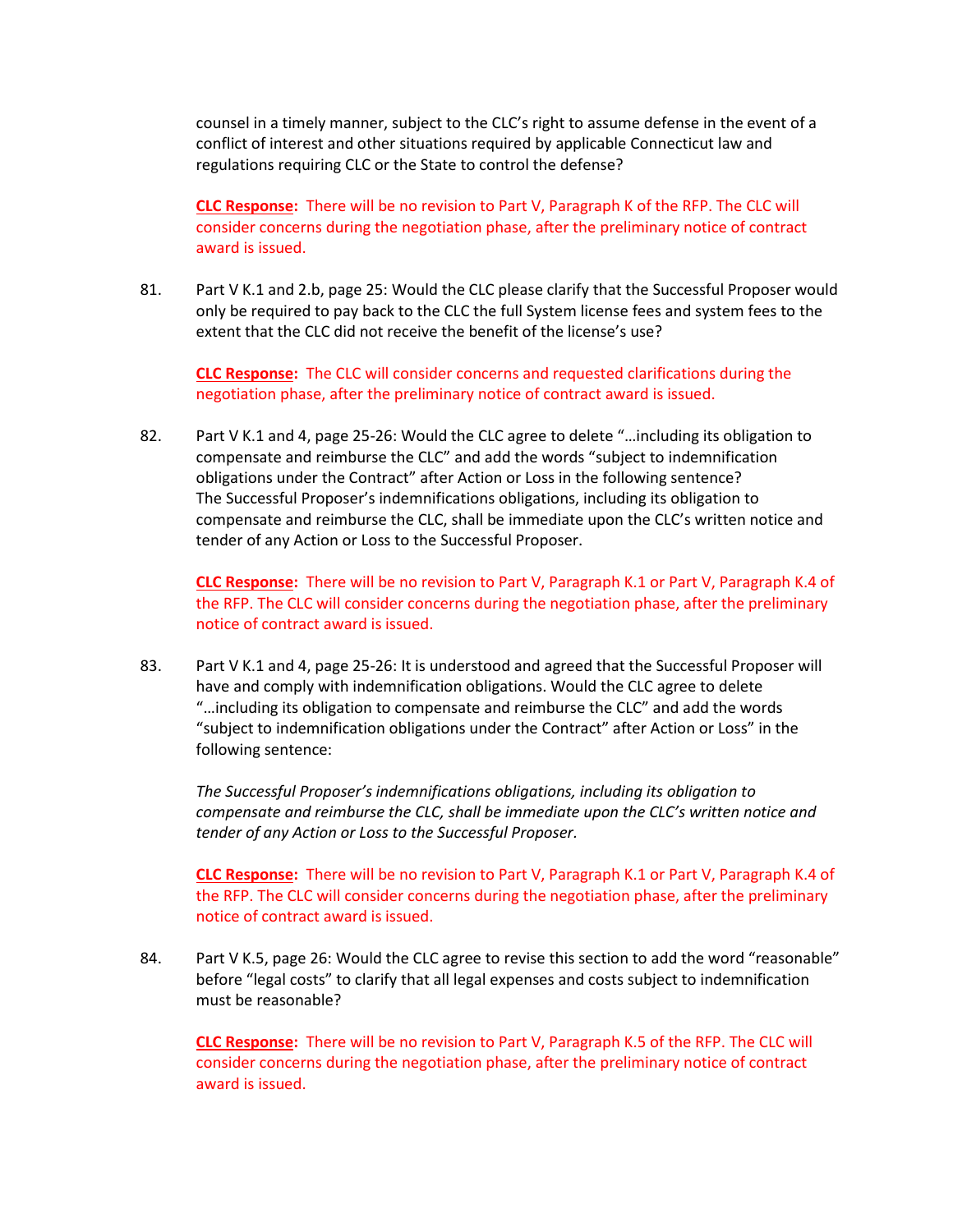85. Part V L.7, page 26: The professional liability market doesn't provide blanket intellectual property infringement. It does provide infringement of copyright, trademark, or service mark of software or software technology in connection with the Performance of Professional Services.

Therefore, we request the Cyber/Privacy Liability section be amended as follows:

*Cyber/Privacy Liability insurance in the minimum amount of \$10,000,000 and sufficiently broad to respond to the duties and obligations as are undertaken by the Successful Proposer in the contract, including, without limitation, claims involving intellectual property infringement*, of copyright, trademark, or service mark of software of software technology in connection with the performance of professional services, *invasion of privacy violations, data privacy and network security liability, PCI/data security standards, Internet and electronic media liability, cyber extortion, and breach response costs, which may include, but are not limited to, regulatory fines and penalties and credit monitoring expenses. For avoidance of doubt, Cyber/Privacy Liability insurance should cover information or identity theft, liability for misuse or disclosure of Data, and liability for loss of Data due to outages, spread of viruses, attacks, and destruction.*

**CLC Response:** There will be no revision to Part V, Paragraph L.7 of the RFP. The CLC will consider concerns and requested clarifications during the negotiation phase, after the preliminary notice of contract award is issued.

86. Part V L.8, page 27: This section requires that the retention on the Crime policy not exceed \$10,000. In today's market, deductibles of this size for the companies submitting Proposals for this RFP are not commercially available. Therefore, we would respectfully request that the limit on the retention not to exceed \$10,000 be deleted from this section.

**CLC Response:** There will be no revision to Part V, Paragraph L.8 of the RFP. The CLC will consider concerns and requested clarifications during the negotiation phase, after the preliminary notice of contract award is issued.

87. Part V L.8, page 27: The Crime insurance requires the Successful Proposer to cover the CLC's property. We would assert that this should be clarified to state that the property needs to be in the care, custody and control of the Successful Proposer or Subcontractor. Therefore, we request that the section be amended as follows:

*Such insurance, at a minimum, must cover property of the CLC* for loss while in the care, custody or control of the Successful Proposer or Subcontractor.

**CLC Response:** There will be no revision to Part V, Paragraph L.8 of the RFP. The CLC will consider concerns and requested clarifications during the negotiation phase, after the preliminary notice of contract award is issued.

88. Part V L.8.a, page 27: This section states that all required insurance must be written with companies that are licensed to issue insurance policies in the State of Connecticut. In today's market, the Cyber/Privacy and Professional/Technical Errors and Omissions Liability market has undergone many changes in the last two years, making such coverage not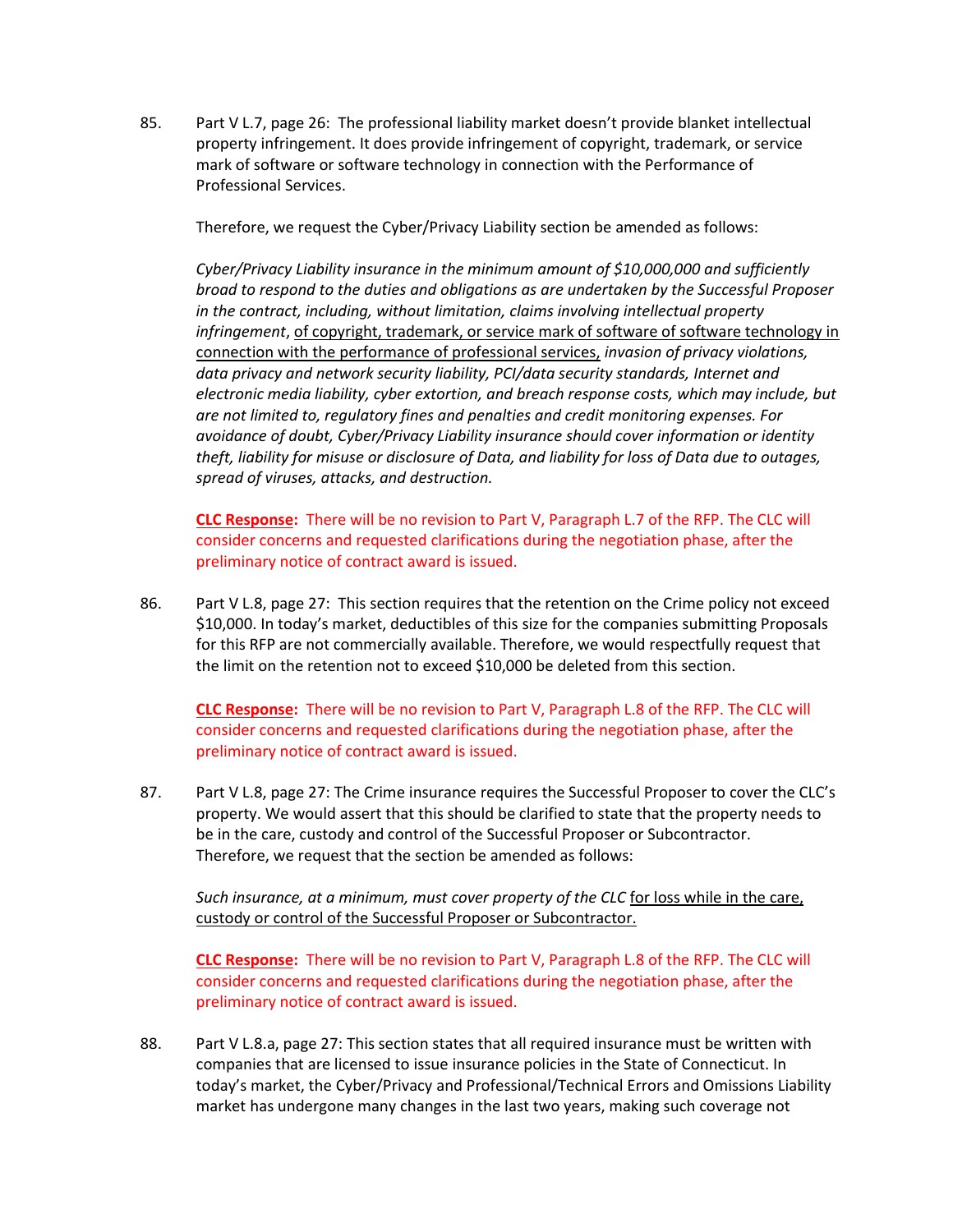available in traditional markets. Many insurers have left the market or dramatically reduced their capacity. Insureds as well as other Excess and Surplus Lines carriers have had to go to the London market. Therefore, we respectfully request that there be an exception made for the Professional/Technical Errors and Omissions Liability policies and this section be amended as follows:

*All required insurance policies (and any umbrella/excess policies) must: a. Be written by companies licensed to issue insurance policies in the State of Connecticut,*  with the exception of the Cyber/ Privacy Liability and Professional/Technical Errors and Omissions Liability insurance *with an A.M. Best rating of "A-" or better and a financial size of VII or better. The CLC reserves the right to approve all insurance companies;*

**CLC Response:** Yes, the CLC will amend Part V, Paragraph L.a to exempt cyber/privacy liability coverage and professional/technical errors and omissions liability coverage from the requirement that all insurance policies be written by companies licensed to issue insurance policies in the State of Connecticut.

89. Part V M, page 28: Would the CLC agree to delete the following phrases to clarify the standard of liability: "or which the CLC alleges are the result of" "or which the CLC alleges are due to"

**CLC Response:** There will be no revision to Part V, Paragraph M of the RFP. The CLC will consider concerns during the negotiation phase, after the preliminary notice of contract award is issued.

90. Part V M, page 28: It is understood that the Contractor would be liable for contract damages resulting from errors described in this section. To discourage bad actors and counterfeits and promote reasonable expectations among players that prizes will be paid pursuant to the applicable Game Rules, would the CLC be willing to negotiate the scope of liability for Vendor Errors described in this section to allow the Contractor to understand this aspect of potential liability?

**CLC Response:** The CLC will consider concerns and requested clarifications during the negotiation phase, after the preliminary notice of contract award is issued.

91. Part V N, page 29: Surety Companies desire the opportunity to cure the default in lieu of strict forfeiture. Due to this, we respectfully request that the CLC amend the second paragraph in Section N to replace the words "will have the right to call the Performance Security" to "make a claim against the Performance Security."

**CLC Response:** There will be no revision to Part V, Paragraph N of the RFP.

92. Part V O, page 29: Will the CLC please confirm our understanding that the Successful Proposer shall not be liable for any liquidated damages if the incident causing the assessment of liquidated damages was not caused by the Successful Proposer but rather the CLC or any other third party not under the control or direction of the Successful Proposer, or when such incident arises from force majeure events constituting unforeseeable causes beyond the control and without the fault or negligence of the Successful Proposer, including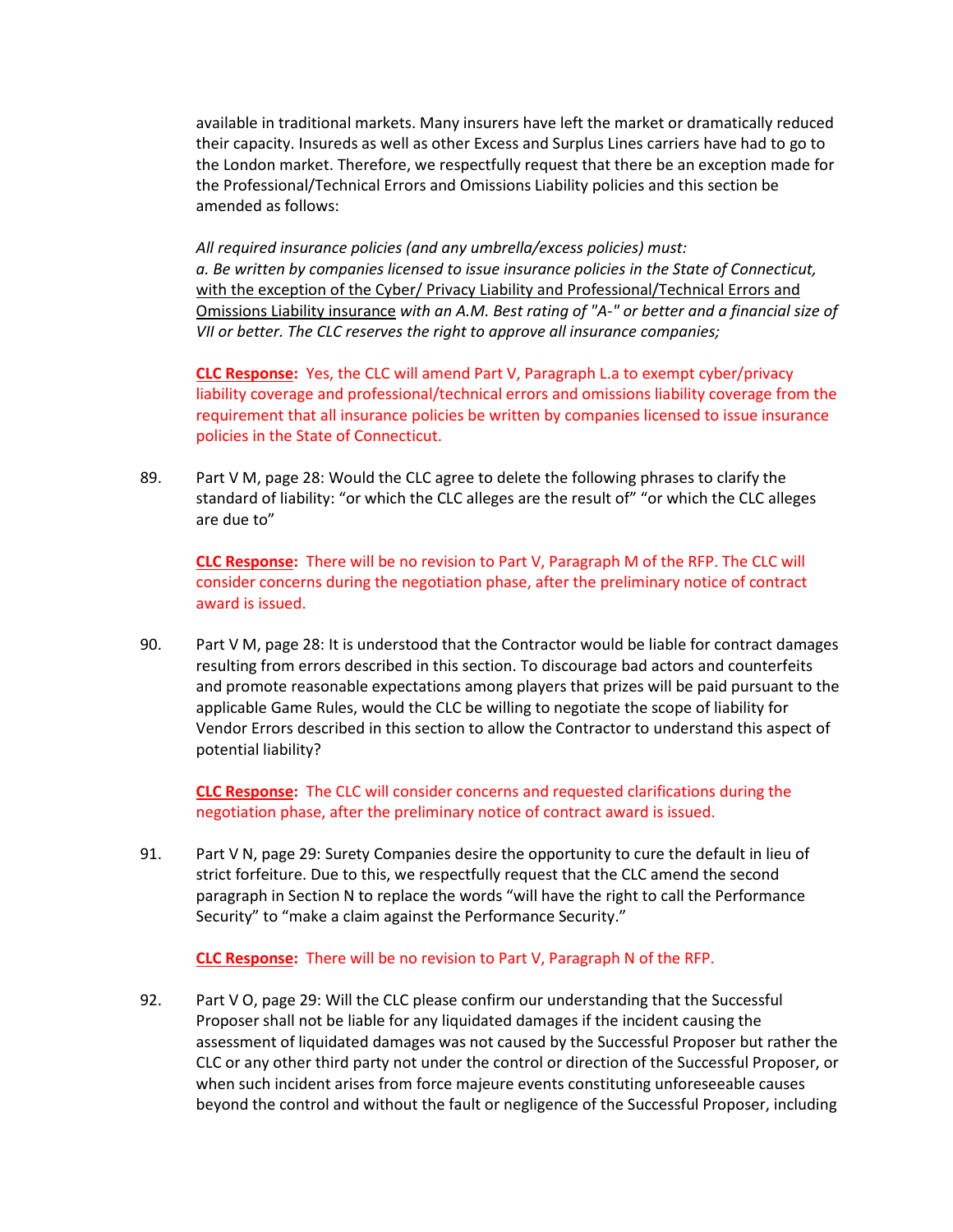but not restricted to, acts of God; acts of the public enemy; acts of the State in either its sovereign or contractual capacity; acts of another Successful Proposer in the performance of a contract with the State; fires, floods, epidemics, quarantine restrictions, strikes, or freight embargoes; or delays of Successful Proposers or suppliers arising from unforeseeable causes beyond the control and without the fault or negligence of either the Successful Proposer or the Successful Proposers or its suppliers?

**CLC Response:** The determination as to whether to assess liquidated damages will be made by the CLC on a case by case basis. The Successful Proposer will be free to present any mitigating circumstances to the CLC for its review.

93. Part V P.2, page 30: This section requires the Successful Proposer or Subcontractor to grant the CLC a license to use the Successful Proposer's or Subcontractor's Intellectual Property in connection with the Program. Would the CLC please confirm that any license granted pursuant to this section is limited for the term of the Contract and for use solely in connection with the Program?

**CLC Response:** The CLC confirms that the license granted in Part V, Paragraph P.2 will be for the period that the CLC requires the use of the Successful Proposer's or Subcontractor's Intellectual Property in connection with the System until the System is replaced.

94. Part V P.4, page 30: As the Program is a complicated technical solution that will include many different third-party components, to list all third-party Intellectual Property or anticipate what third-party Intellectual Property will be used would be a very challenging process. Therefore, would the CLC be willing to revise this section to only require the Successful Proposer to list the names of companies from which they license or intend to license Intellectual Property for use with the offered Program?

**CLC Response:** Yes, the CLC will amend Part V, Paragraph P.4 as requested.

95. Part V Q, page 30: Given that it will not always be possible to escrow third-party human readable code, will the CLC please consider reasonable changes to the requirements of this section if and to the extent a third party will not agree to escrow such code?

**CLC Response:** The CLC will consider concerns and requested clarifications during the negotiation phase, after the preliminary notice of contract award is issued.

96. Part V Q, page 30: Would the CLC please confirm that, if the Deposit Materials are released to the CLC upon the occurrence of a release event identified in the Software Escrow Agreement, that the CLC may use the Deposit Materials for the Licensed Purpose subject to the terms and conditions specified in the Software Escrow Agreement, and that the term of the license will be limited to the period until the Successful Proposer corrects the triggeringrelease event or until the CLC, using reasonable efforts, is able to find a replacement provider; and that the rights granted should not include the ability to copy, modify, enhance or create derivative works?

**CLC Response:** The CLC will consider concerns and requested clarifications during the negotiation phase, after the preliminary notice of contract award is issued.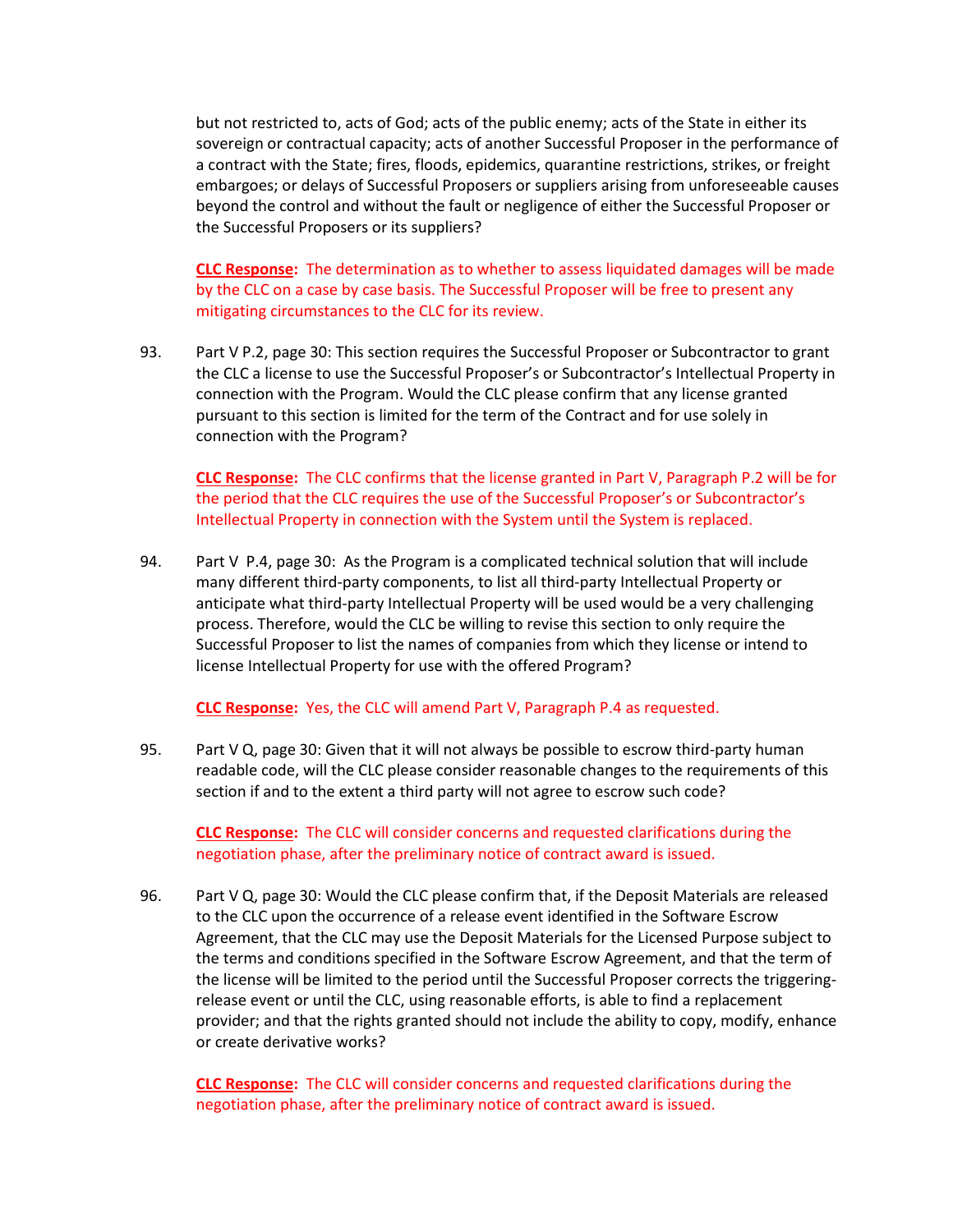97. Part V  $Q$ , p. 30: Would the CLC be willing to allow a Proposer to use an escrow agent other than the DCP?

**CLC Response:** No.

98. Appendix C 1.1, page C-2: Related to the equipment inspection by an independent laboratory, will the CLC please provide an example of the requirements?

**CLC Response:** See Section 12-XXX-19 of the Regulations of Connecticut State Agencies.

99. Appendix C 1.1, page C-2: Will the CLC please confirm our interpretation that both the primary and backup systems are required to be duplex?

Further, will the CLC please confirm the following assumptions with regard to the Primary Data Center and Backup Data Center:

- The PDC and BDC will operate in duplex mode for both data centers.
- If a node becomes unavailable in a data center, the secondary nodes in the respective data center will remain active.
- If there is a loss of a full data center, the solution will failover to the backup data center.
- The storage (database) mechanism will also have a tertiary backup mechanism in another remote location for complete disaster recovery scenarios should an event result in the loss of both the primary and backup data centers.

**CLC Response:** The Proposal must contain a detailed plan for a primary data center and a secondary data center, as well as disaster recovery off-site backups of the data and applications.

100. Appendix C 1.2, page C-3: Will the CLC please confirm that the same regulations allowed for Casino operators and their Gaming systems located outside the state of Connecticut would also apply to iLottery Gaming system player transactions?

**CLC Response:** See Section 12-XXX-13(bb) of the Regulations of Connecticut State Agencies.

101. Appendix C 1.2, page C-3: Due to the pandemic and potential impacts to procuring data center hardware, in the interest of the quickest start up possible, would the CLC be willing to accept a temporary out-of-state Primary Data Center while an appropriate in-state Data Center is being established?

**CLC Response:** See Section 12-XXX-13(b) of the Regulations of Connecticut State Agencies.

102. Appendix C 1.2, page C-3: Is the request for the PDC to be in-state required for all components utilized in the solution, or is it only required for certain components, i.e. the gaming system of record? Will the CLC allow for other supporting elements to be delivered via SaaS and third-party providers in other U.S.-based data centers?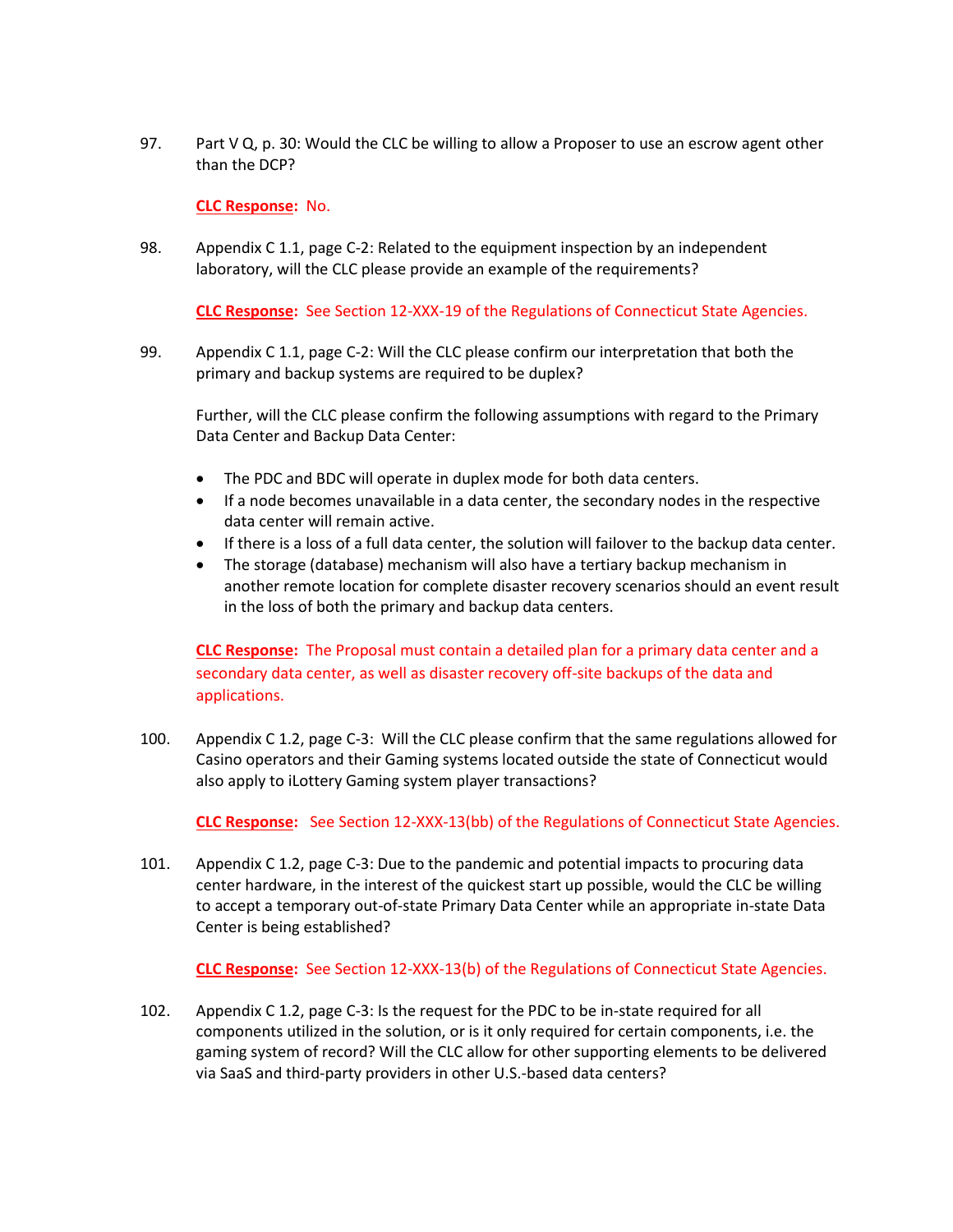**CLC Response:** See Section 12-XXX-13(bb) of the Regulations of Connecticut State Agencies.

103. Appendix C 2.2a, page: C-3: This section is referring to integration with other CLC vendors' systems and a Single Sign-on across different systems. Will the CLC kindly provide an example of the required integration to be provided, and expand on the purpose of the single sign on?

**CLC Response:** The CLC is unable to provide examples. A single sign-on is intended for customer convenience.

104. Appendix C 2.2.a-f, page C-3: Does the CLC have existing integrations or contracts with any of the providers required in bullets a through f?

**CLC Response:** Not at this time.

105. Appendix C 2.6.b, page C-6: It is common practice for the System provider to assist their Lottery customers in developing their own AML policies as required under law, and provide a system and operational processes that are consistent with and support such AML policies. Would the Lottery please confirm this is the expectation?

**CLC Response:** Yes, that is expected.

106. Appendix C 2.7.a.4, page C-6: Would the pre-note process for new funding sources be required if the Proposer's solution contained other, real-time verification methods that are equivalent?

**CLC Response:** Propose or describe how you will be using accepted industry practices.

107. Appendix C 2.7.c.8, page C-7: Will the CLC please clarify how expired prizes will be handled when the wagers are associated with a known entity?

**CLC Response:** The CLC will follow CLC prize claim rules and escheatment laws to determine handling.

108. Appendix C 2.9.g, page C-9: Will the CLC be managing escheatment of dormant accounts to states?

**CLC Response:** Yes, with the Successful Proposer's cooperation as provider of data/account information.

109. Appendix C 4.2.i, page C-12: Will the CLC please clarify if the Successful Proposer will be required to provide the actual testing devices for customer acceptance testing, or rather just a list of the most popular devices available?

**CLC Response:** The Successful Proposer may need to provide some of the testing devices.